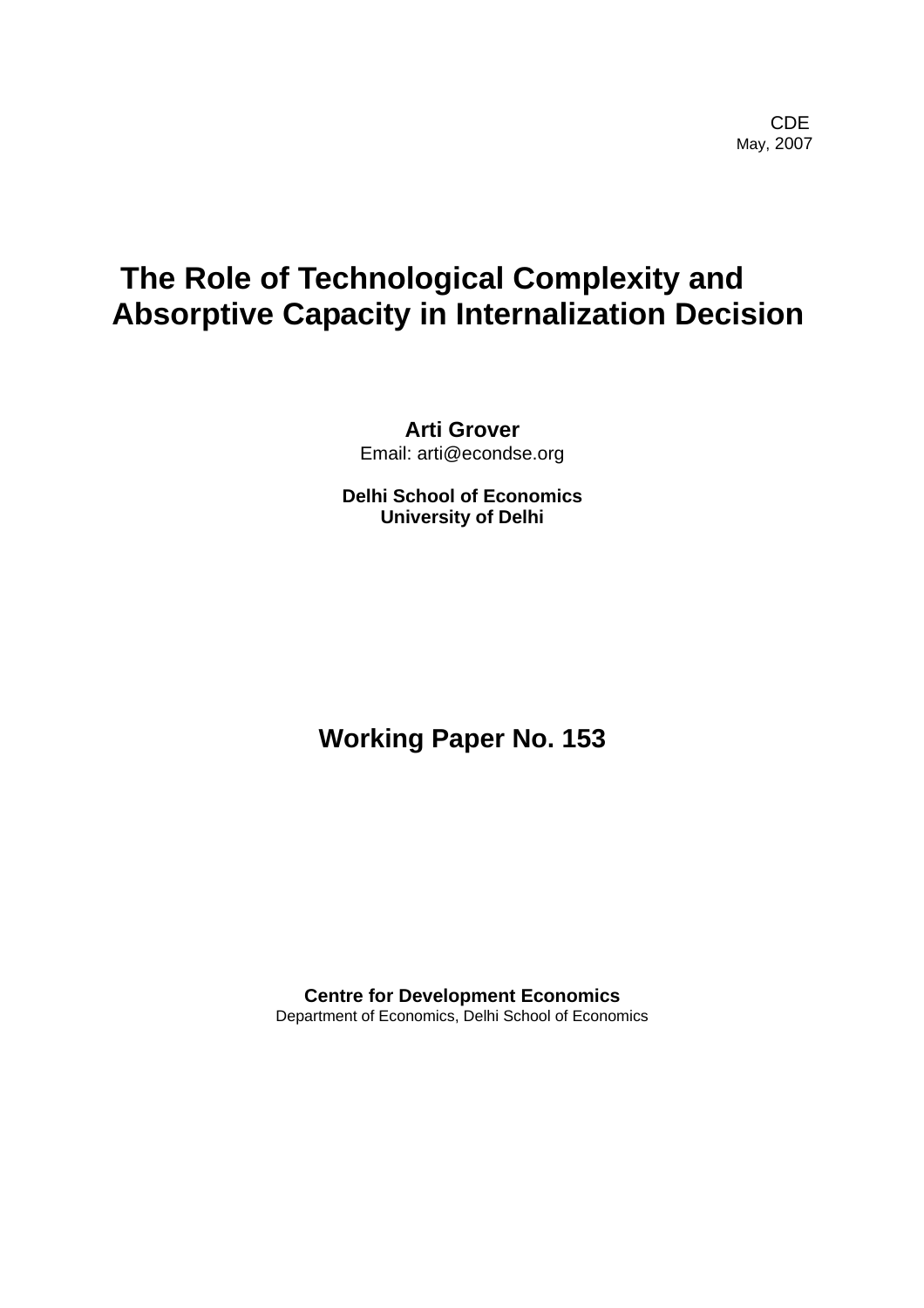# **The Role of Technological Complexity and Absorptive Capacity in Internalization Decision**

# **Arti Grover Delhi School of Economics**

# **Abstract**

Technology transfer costs have a profound influence on the firm's entry mode into a production sharing relationship. To explore this nexus, we associate technological complexity of the offshored input with the organizational mode of international production sharing by extending the Antràs (2005) model. We modify the Antràs model by proposing that the low-tech input, as qualified within the model, cannot be produced in the low wage south without costly technology transfer. The cost of technology transfer in turn depends on three factors, which are the technological complexity of this input, the absorptive capacity of the host country and the wages of the host country. Our model refines the results obtained in Antràs (2005). We find that

- 1. For high-tech goods, intra-firm transfer is preferred vis-à-vis outsourcing only for intermediate range of technological complexity of the off-shored input,
- 2. On the other hand, for low-tech goods, where the likelihood of outsourcing is higher in Antràs, intra-firm offshore contract is still possible for low range of technological complexity.

Our model has policy suggestions for host countries which aspire to maximize their benefits from the exploding global production phenomenon. As the wage gap between the source and the host country falls, cost considerations for offshoring disappear. New sources of comparative advantage should therefore be created in the host country by subsidizing technology investment and higher education to build higher absorptive capacity.

*Keywords*: Outsourcing, Foreign Direct Investment, Technology Transfer, Absorptive Capacity

*JEL Classification*: D23, F12, F23, L22, L33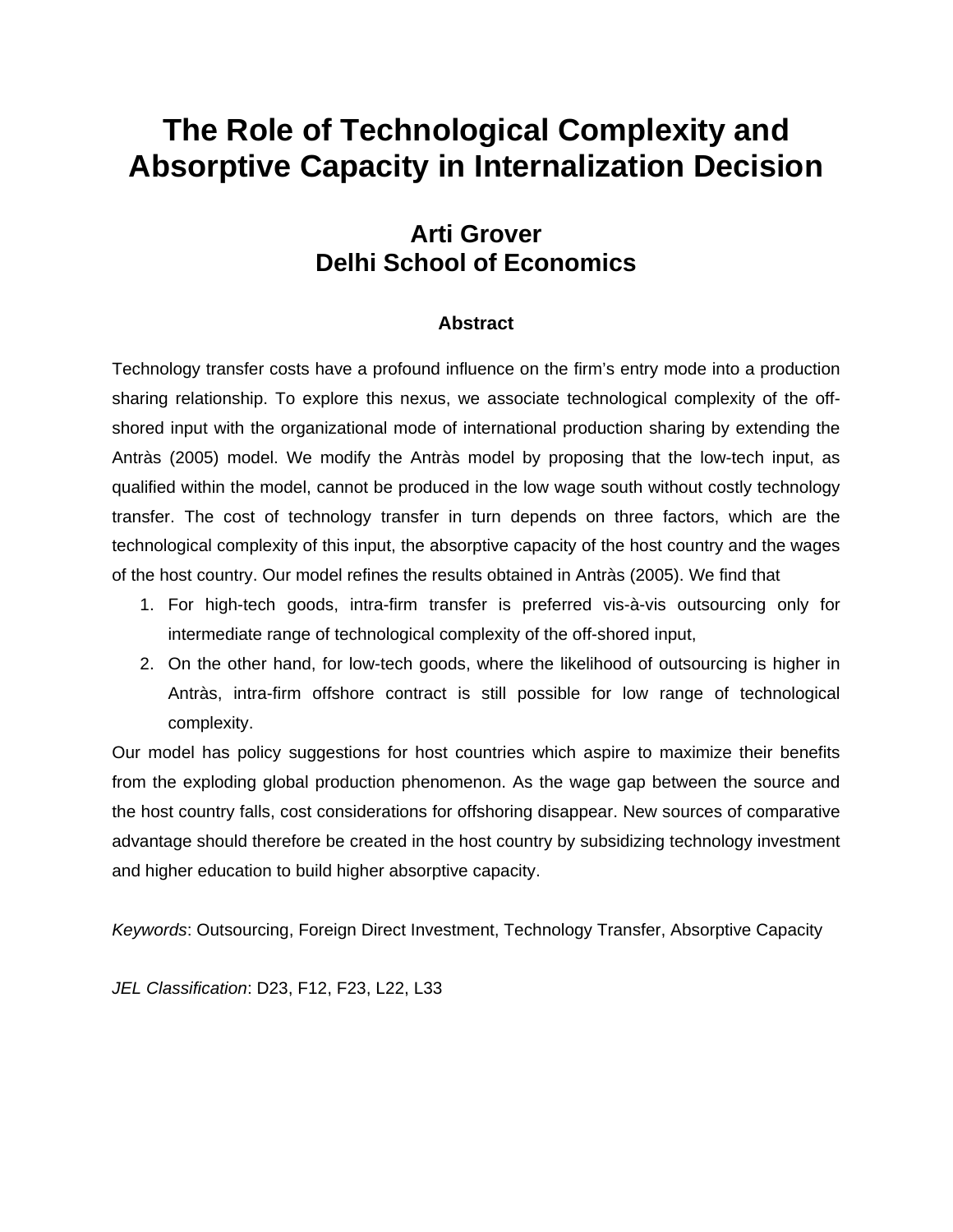### **Section 1: Introduction**

In the early stage of production fragmentation, every firm faces the "make or buy" choice. The importance of this decision is reflected in the recent proliferation of internalization literature relating to foreign sourcing. Current research on the theory of international sourcing has revealed that the organizational structure of the multinational firm is influenced by the degree of standardization of the good, factor intensity of the offshored input, intensity of the offshored input in final good, productivity of sourcing firms, legal framework, and market thickness in the host country. One common denominator across all these factors is that they crucially impact the cost borne by the sourcing firm. Surprisingly, the cost of technology transfer – transmission and assimilation – that has been central to the theory of multinational corporations (MNC) since the last three and half decade has been overlooked with regard to vertical production transfer. This paper fills the gap by incorporating the cost emanating from technology transfer in Antràs (2005) model and thus relating the internalization decision of a firm to the technological complexity of the offshored input and the wages and absorptive capacity of the host country.

Technology transfer costs are as crucial in a vertical relationship as in horizontal FDI or licensing. Particularly, in an outsourcing transaction with an unaffiliated supplier, assimilation costs are significant. A survey of Indian Business Process Outsourcing (BPO) vendors (The Hindu Business Line, 2005) reveals that 25.2% of total wage cost is spent on training of its employees to produce inputs of the quality standards set by its buyer. Arora et al (2000) in their extensive fieldwork on Indian software BPO industry find that a significant amount of specialized training for all employees, including the skilled employees, is undertaken after recruitment which lasts on an average for 2-3 months. In 2004, Caliber Point Business Solutions Limited, a third party BPO service provider to Hexaware Technologies, made substantial investments in technology infrastructure like fiber optic technology for the backbone of Local area Network, Dell Intel Xeon Servers and Network Security using Stonegate Firewall and IDS and Tata Honeywell CCTV.

We introduce product/firm specific technology transfer cost for the offshored fragment in the Antràs (2005) model thereby introducing heterogeneity across firms manufacturing a single product or products of a single firm. The cost of technology transfer varies with the technological sophistication of the offshored input. If a firm has *n* products whose offshored input differ in their technological complexity, then, internalization decision will vary for each of these products. Alternatively, if all firms in the market have only one product that differ in the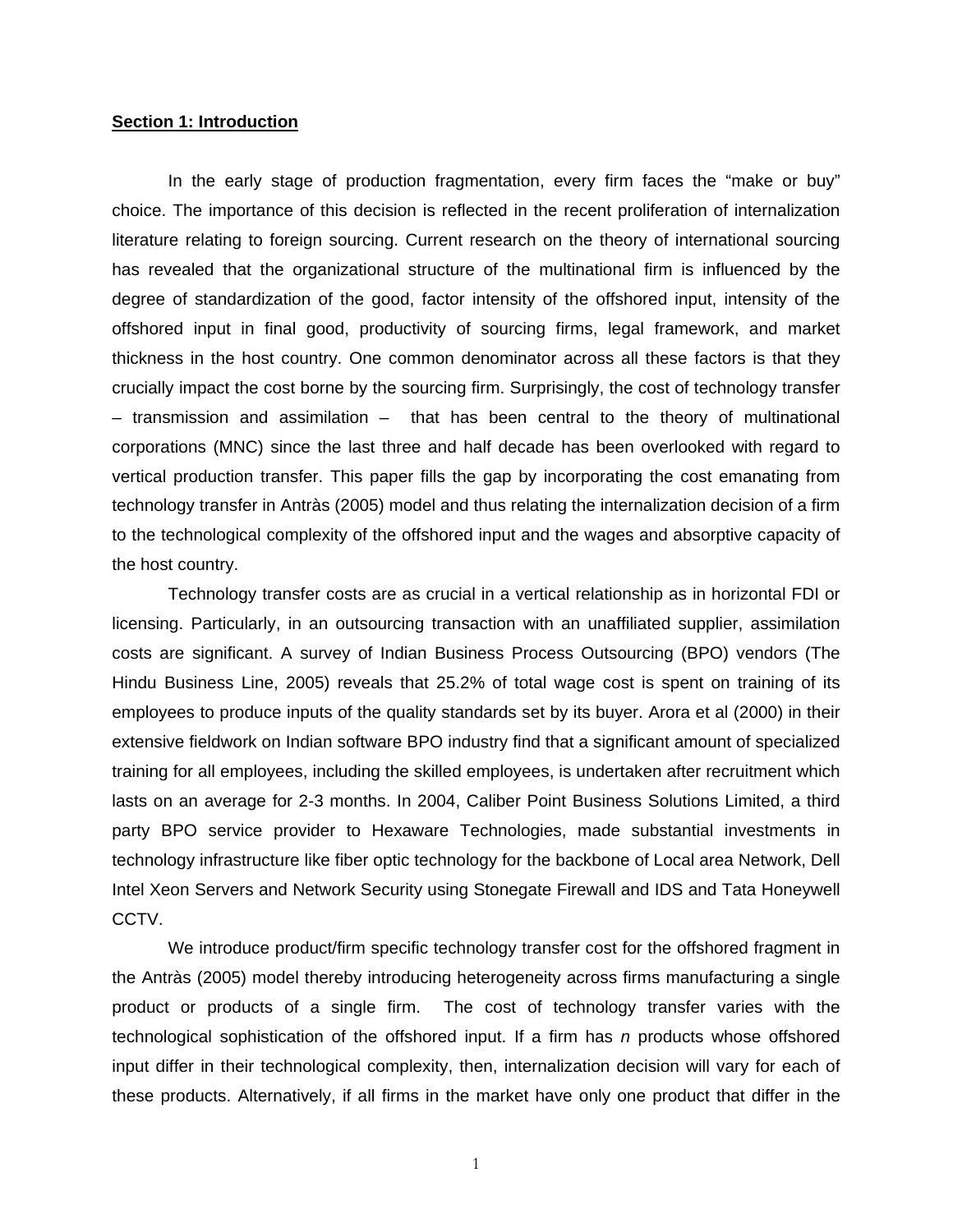technology it employs for producing its offshored input, then again, firms diverge in their decision to internalize. We differentiate between vertical foreign direct investment (VFDI) and international outsourcing (IO) in the usual Grossman-Hart-Moore way of contractual bargaining power. Using evidence from existing studies on horizontal relationships and current offshoring surveys, we distinguish between intra-firm and arm's length production contract with respect to the technology transfer cost borne by the sourcing firm in the two alternative modes. The technology transfer cost incurred by a sourcing firm in an internal production transfer is substantial and is a part of its relationship specific investment (RSI), while the subsidiary manager has little incentive to invest in technology assimilation. On the same note, if the offshore production is contracted to an outside supplier, then the supplier has to incur a significant proportion of the technology transfer costs while the sourcing firm has little motivation to bear the costs of technology transmission. Technology transfer costs are a function of the complexity of technology used to produce the off-shored input, the absorptive capacity of the host country and its wage rate. Since the technology transfer costs borne by the sourcing firm varies with its organizational mode, so naturally internalization decision becomes a function of technological complexity of the input, host country absorptive capacity and the wages.

Several studies have found a correspondence between the complexity of a product (whole or the fragment being offshored) and the firm's organizational structure. Based on field research conducted in the US, Singapore, UK and India, Aron and Singh (2002) find that lower end processes like data transformation or customer service which embody less complex skills are outsourced to a third party. On the other hand, complex inputs in the global value chain are offshored to an affiliated supplier. Gereffi et al (2003) describe five organizational forms of fragmented production based on case studies in the bicycles, apparel, horticulture and electronics industries. They also conclude that high complexity of a good is compatible with intra-firm transaction unless the supplier capability is high. Davidson and McFetridge (1985) studied transactions involving high-tech products of 32 US based multinational companies (MNC) between 1945 and 1975. Their logit estimates indicated that the probability of internalization is higher for transactions involving products with newer technology. Most of these studies focus on transaction cost economies to explain the linear relationship between the tendency for vertical integration and higher technological complexity of the input. These models however do not explain the rising demand for medical electronics, designs of digital devices bought from Asian manufacturers by Dell, Hewlett-Packard, Motorola, and Philips but sold under their own brand names.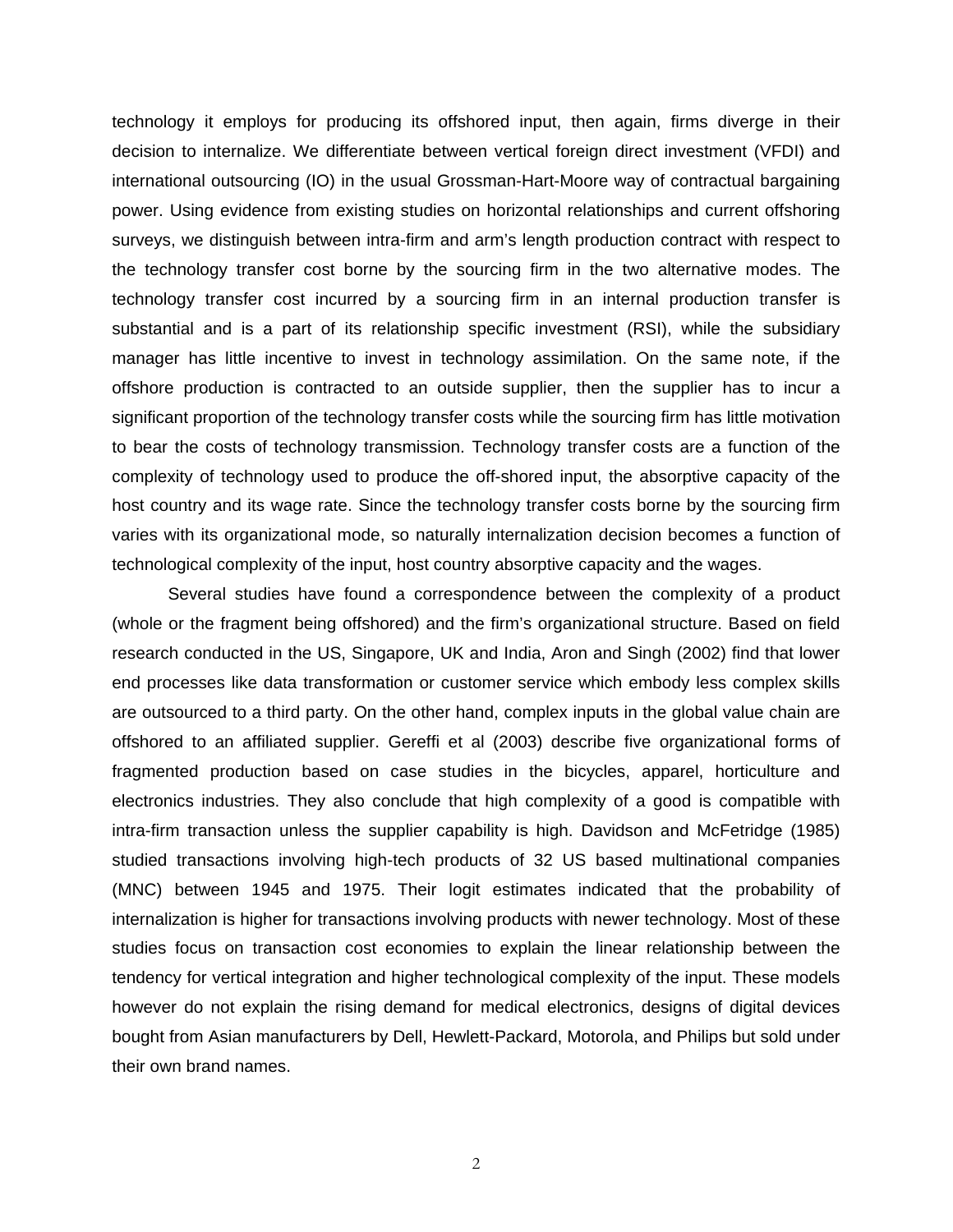In Antràs (2005) model, the decision to internalize depends on the intensity of low-tech input (the offshored input) in final product. A low intensity of the offshored input implies lesser contribution by the supplier in total surplus and property rights theory dictates that it is optimal for sourcing firm to get the residual rights of control and hence intra-firm relationship emerges. On the other hand, a high intensity of offshored input implies greater contribution by the supplier in total surplus and optimization results in an outsourcing contract. We extend Antràs (2005) model by intertwining the role of intensity of the offshored input and technological complexity of this input. Given the absorptive capacity of the host country, our model reveals that at high relative home country wages, a good with low intensity of offshored input, is more likely to get offshored through intra-firm transactions only for intermediate range of technological complexity. At low and high levels of technological complexity, the sourcing firm is better off engaging an unaffiliated supplier to produce the offshored input. The intuition for this result is as follows. When the intensity of offshored good is low, then by Antràs (2005) model there is greater probability for production transfer to occur via the VFDI mode. This makes the profitability of the sourcing firm in the VFDI mode more sensitive to technological complexity thereby choosing an affiliated supplier only for intermediate range of technological complexity. By making an intrafirm transfer, the sourcing firm faces lower host country wages and lower contractual costs but higher costs of technology transfer vis-à-vis outsourcing. At low technological complexity, the distortion in technology transfer investment by the supplier is low, while at high technological complexity the savings from technology transfer cost forces the sourcing firm to choose an unaffiliated supplier. If the intensity of the offshored input is high, then, the intra-firm production transfer is preferred to outsourcing at low technological complexity of the offshored input. In both the case, however, outsourcing is preferred to VFDI at high technological complexity of the offshored input. Our result is empirically testified in Borga and Zeile (2004) where the volume of intra-firm trade falls with increasing R&D intensity of the affiliate<sup>[1](#page-4-0)</sup>.

Our model highlights the possibility of different trends that can emerge in the organizational structure of fragmented production. We have observed offshoring relationships of the form "Build-Operate-Transfer" whereby a sourcing firm initially establishes an outsourcing relationship with an unaffiliated supplier and then at a later stage takes over the offshoring unit to make it a captive one. Our model predicts that relationship of this form will most likely transpire for the high-tech goods as in case Aviva Plc. Our model, on the other hand, also

<span id="page-4-0"></span><sup>&</sup>lt;sup>1</sup> The evidence from Borga and Zeile (2004) is relevant to this paper only to the extent that the intra-firm trade they are talking about is the import of inputs from the parent firm to the affiliate for further processing.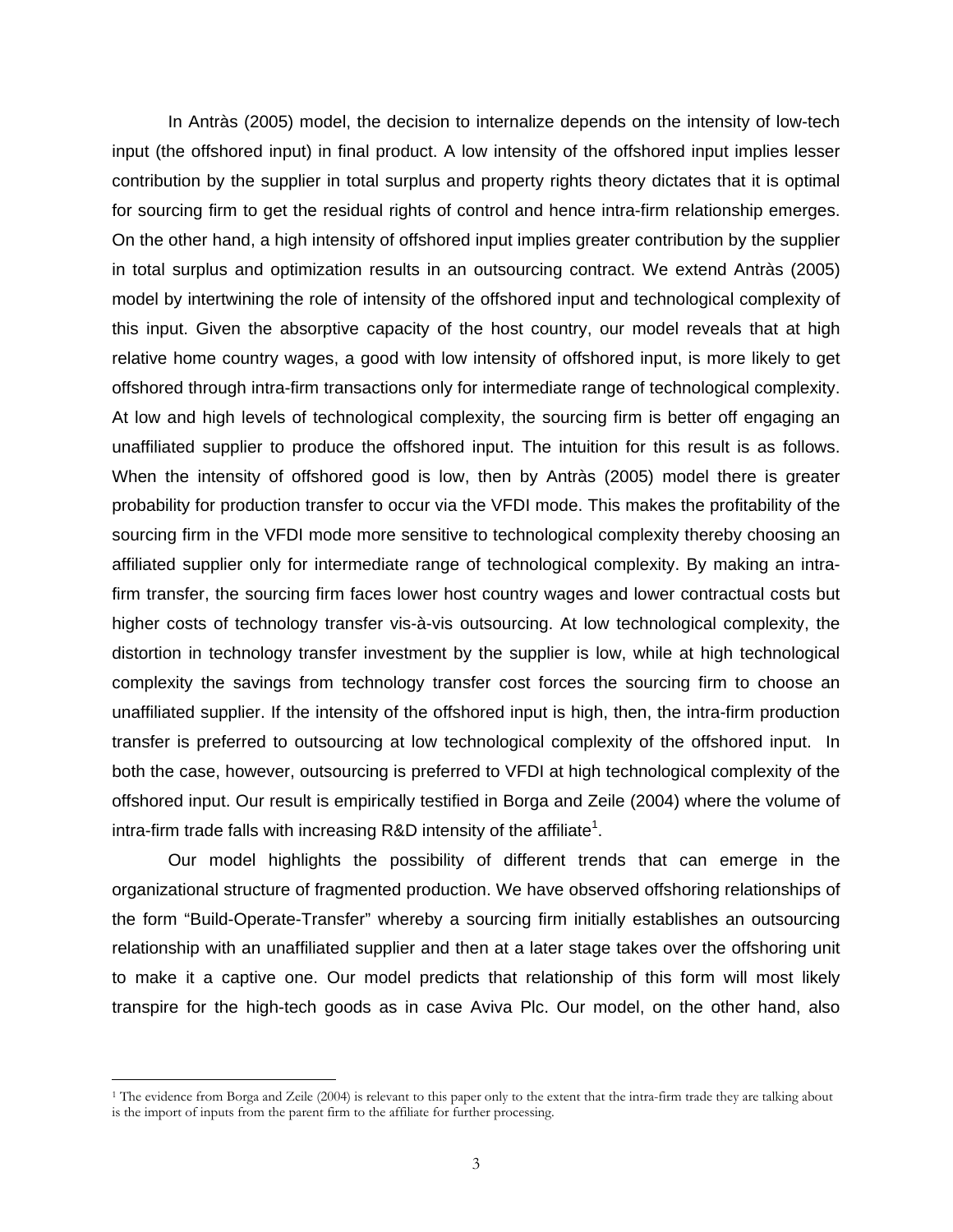predicts that a transformation from captive to third party as exemplified by General Electric India operations, but by and large for low-tech goods.

The model delivers implications for policy on technology and absorptive capacity in the host country. In real world, we do not observe outsourcing of inputs embodying complex technology on a wide scale. If the host country government subsidizes technology investment by the domestic vendors, then there is higher probability of an outsourcing contract for technologically complex input, given the level of absorptive capacity. Moreover, if a host country enlarges its absorptive capacity by heavy investment in education to build its comparative advantage in inputs embodying complex technology, then they stand to gain by getting more value-added work through both VFDI and outsourcing.

The paper beyond this point is organized as follows. Section 2 discusses the literature associated with this research area. In section 3 we develop the model and discuss the consequences of introducing technology transfer costs in the Antràs (2005) model. Section 4 discusses the results of the model and section 5 makes a conclusion.

# **Section 2: Related Literature**

In this section, we intend to assimilate internalization literature with the literature on technology transfer costs and contract theory. Several studies have examined the horizontal mode of entry by a multinational in the presence technology transfer costs. For example Mattoo, Olarreagaz and Saggi (2004) build a theoretical model where establishing a subsidiary is preferred to acquisition of domestic firm if the cost of technology transfer is high. This is because a high cost of transferring technology to the acquired firm is associated with a smaller cost advantage over domestic firms and a high acquisition price. Based on the information obtained for twenty-six projects of U.S. firms in chemicals and petroleum refining and machinery, Teece (1977) finds that cost due to technology transmission can range from about 20%-80% of a project costs. In our paper, we propose that the burden of this cost can be shifted by transferring ownership share and therefore impact the internalization decision of a firm.

A major stumbling block in relating technology transfer literature to internalization decision in fragmentation is that there is little research on vertical transfer of technology and the related costs. Therefore, we have to rely on studies relating to horizontal technology transfer. Horizontal technology transfer models do not offer much evidence on the cost sharing pattern between the transferor and the transferee or the resource cost of technology absorption by recipient firms. Recently, several instances from BPOs and sourcing firms, as cited in the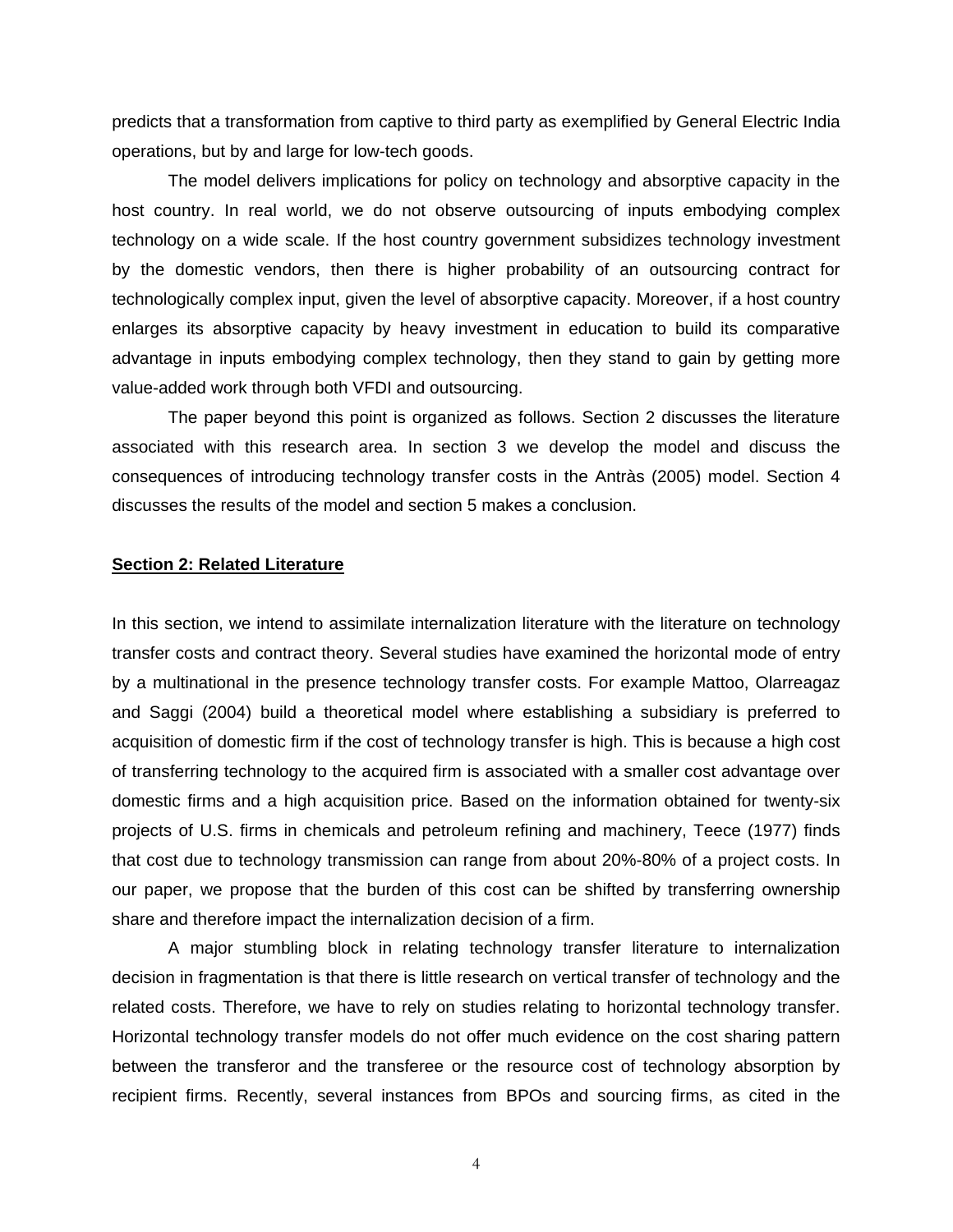introduction confirm our belief that technology absorption is also a substantial proportion of costs and hence may impact internalization decision of the sourcing firm. Thus, we need to rely on a combination of horizontal technology transfer research, information based on case studies of BPOs and captive offshored production units (VFDI), reports or surveys published in popular media.

The other strand of literature which we incorporate in our model is contract theory which has been known to influence the sourcing firm's decision to internalize since Grossman and Hart (1986). Incompleteness of contracts is an inevitable feature that sets in when transaction happens between two independent entities as in case of Antràs and Helpman (2004) and Antràs (2003, 2005). With incomplete contracts, these models show that the bargaining power of the MNC is higher with VFDI mode vis-à-vis outsourcing. Besides this difference between VFDI and outsourcing, Antràs and Helpman (2004) also emphasize that the organizational fixed costs is higher for VFDI. In such an economy, more productive firms venture into VFDI. Based on evidence provided by Dunning (1993), Antràs (2003) assumes that if a good requires RSI in capital and labor, then the sourcing firm always contributes to capital investment. This implies that for a capital-intensive good, the sourcing firm contributes more to aggregate surplus and optimality requires integration with the supplier. Antràs (2005) is also based on the same principle as Antràs (2003) where the two inputs are labeled as high-tech and low-tech instead of capital and labor. The sourcing firm makes RSI in high-tech input and therefore we expect intrafirm production transfers for high-tech good. However, with time, as the intensity of high-tech input falls, it can be outsourced. This highlights that the degree of standardization is also higher for a product that is outsourced relative to a product that is produced by a MNC subsidiary.

To understand these two strands of research together in one framework, we split technology transfer costs into transmission and assimilation costs. Transmission cost is the cost to shift codified knowledge like blueprint, formulas, management techniques customer list, or tacit knowledge like know-how, information gained from experience which is usually borne by the transferor. Assimilation cost is the expenditure on R&D by the supplier, cost of training workers to adapt to new technology, or acquiring new technology from technology market. These costs are typically borne by the recipient firms unless the host government makes it mandatory for the investing foreign firm to make investment on technology absorption or acquisition.

For the VFDI mode, we would expect high technology transmission costs in proportion to technology assimilation cost. This is justified by the high bargaining power of the parent firm in an intra-firm transaction which induces it to invest in costly technology transmission but at the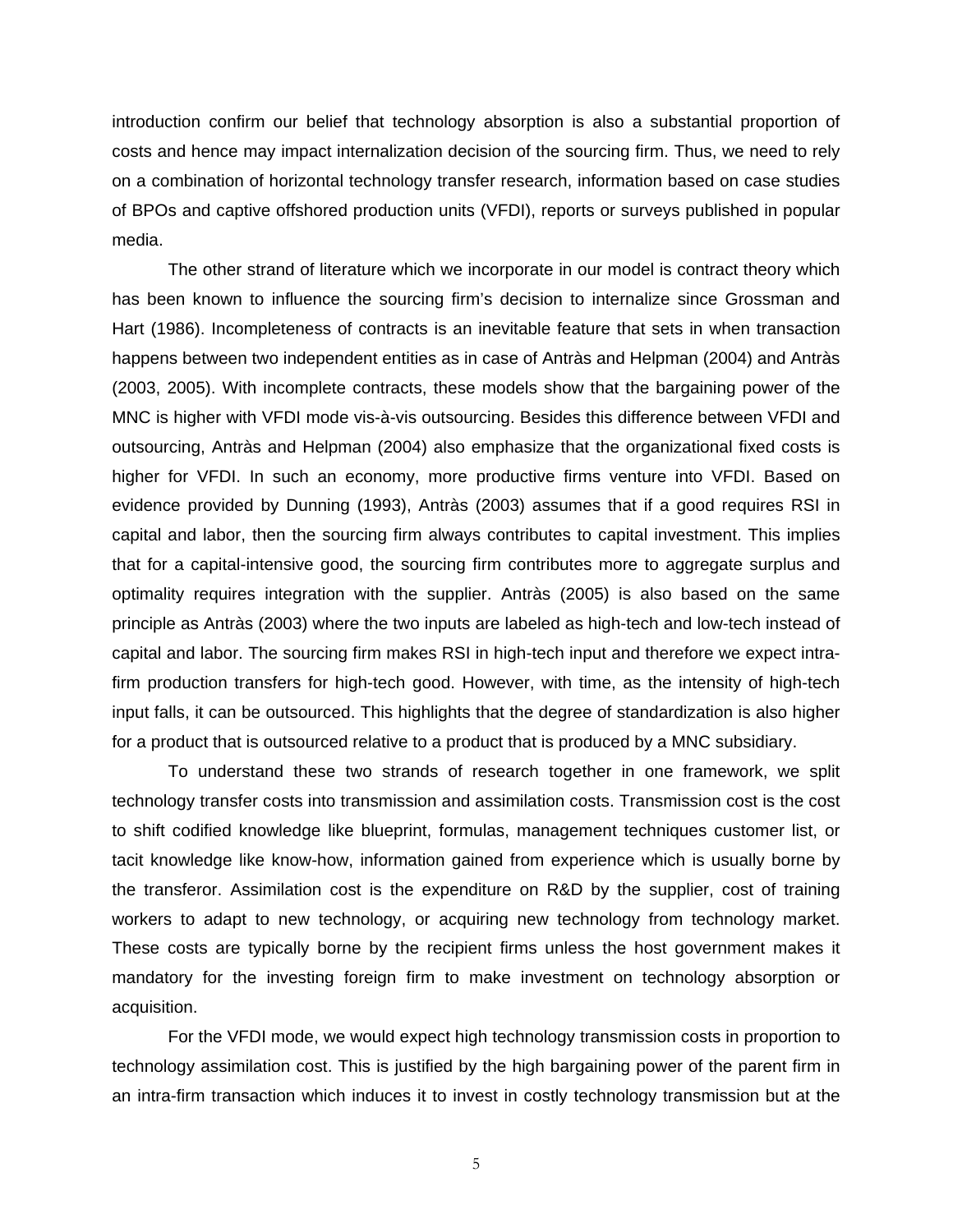same time reduces the incentive of the subsidiary manager to invest in assimilation of the technology. Our insight is spelled out in the survey by Chuang and Chang (1993) on foreign affiliates and domestic licensee firms (and joint ventures) in Taiwanese pharmaceutical industry. They find that foreign subsidiaries in the host country do not give much importance to the cost of technology transfer in their profitability analysis. At the same time, licensee firms are very careful about the cost of technology. Their results are explained by emphasizing that domestic firms rely on external market to channel the ingestion of technology and thus have to bear pecuniary expenditure and adaptation costs. On the other hand, a subsidiary obtains technology from its parent firm which precludes any transaction in the technology market, and therefore has little incentive to assimilate technology or its costs.

Teece (1977) survey found that technologies closer to the frontier are transferred to a subsidiary vis-à-vis an arm's length agent. Since the cost of transferring technology is positively related to its age, a parent firm spends more resources for transmitting technology to a subsidiary vis-à-vis an arm's length unit. UNCTC (1987) also finds empirical evidence in the cases of US and German firms where intra-firm technology transfer is far more significant than that taking place between independent parties. This is a reflection of the MNC preference towards fully controlling the assets transferred to overseas establishments. Since full control of technology transferred is not granted in case of an arm's length contract, the MNCs may not prefer to bear the costs of technology transferred to an arm's length agent.

In the current context, technology transfer by a sourcing firm to an outside supplier may also be limited by the fact that a third party vendor (TPV) usually has more than one client. Therefore, if a client transfers its technology to the supplier, it undertakes a risk that its technology maybe used by the supplier to serve other clients as well. Therefore, any rational sourcing firm will not transfer its technology to its TPV to the extent possible. Hence, the TPV has to invest on its own training and technology acquisition contrary to a captive (subsidiary) unit which can depend on its parent firm for technology. Examples can be found in the Indian third party BPO companies like VisualSoft Technologies Ltd, Zensar Technologies, iGate Global Solutions etc. who have to spend a considerable proportion of their revenues on technology acquisition and absorption.

Since a sourcing firm has little incentive to invest in technology transmission in an arm's length relationship, it is therefore the technology assimilation and acquisition costs which gain more importance. This is also supported by the Grossman and Hart theory relating to the bargaining power of the unaffiliated supplier vis-à-vis the affiliated one. Chudnovsky (1991) report on north-south technology transfer finds that technical assistance to local suppliers is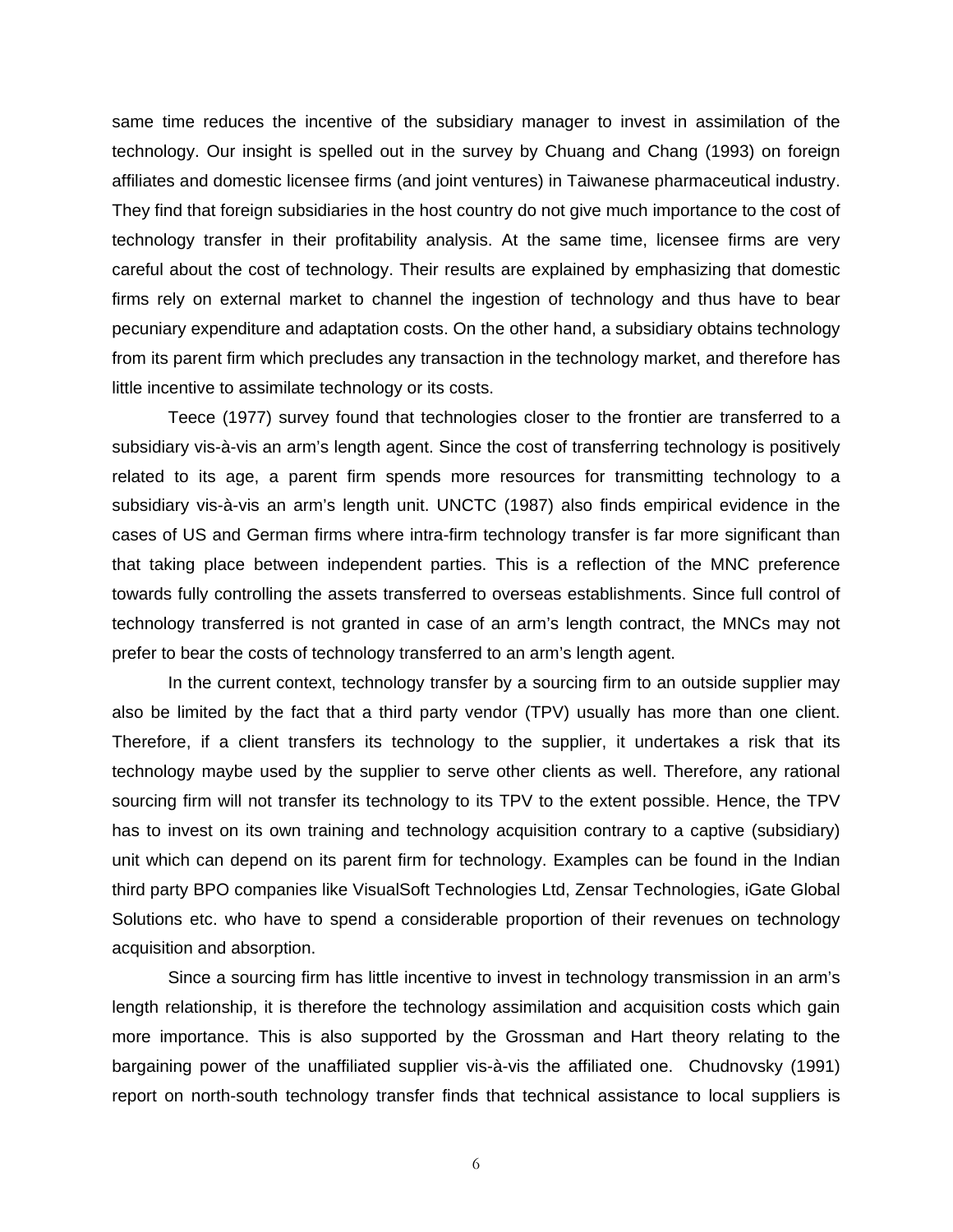crucial for meeting their performance metric, however, this is precisely the area where assistance from technology providers are missing. Egan and Mody (1992) find that in a subcontracting relationship the buyer is willing to transmit only the minimum information required to get the product out of the production cycle. If the product must adhere to stringent quality specifications before being accepted, then it is entirely left to the supplier's discretion to take up the contract, get involved in the manufacturing process and produce the good of requisite quality at lowest possible cost. Thus, the supplier incurs most of the technology transfer or adaptation expenditure. Our assumption is implicit in a theoretical model by Bartel et al (2005). An increase in the rate of technological change, in their model, increases outsourcing because it allows the sourcing firms to use the services of the supplier based on leading edge technologies without incurring the sunk costs of adopting these new technologies. The assumption implicit in their analysis is that it is always the supplier of the input who subsumes the cost of technology in an outsourcing relationship.

*Assumption 1***:** *In case of VFDI, the parent firm incurs a significant share technology transfer costs, while in case of outsourcing, it is the unaffiliated input supplier who bears a large proportion of this cost.* 

### **Section 3: The Model:**

 $\overline{a}$ 

Consider a world with two countries – the developed north and the low wage south and a good *y* produced with labor only. We borrow demand function and production function from Antràs (2005) model, given by (1) and (2) respectively. Consumer preferences are such that a unique producer,  $\hat{r}$ , of good  $y$  faces the following isoelastic demand function:

$$
y(i) = \lambda p(i)^{-\frac{1}{\lambda_{1-\alpha}}} \tag{1}
$$

Where  $p(i)$  is the price of good  $y(i)$  and  $\lambda$  is a given parameter known to the producer.

The final good y is produced using two inputs, high-tech,  $x_h$  , and low-tech,  $x_l$  , with intensity (1*z*) and *z* respectively.

$$
y = \left(\frac{x_b}{1 - z_c}\right)^{1 - z} \left(\frac{x_l}{z_c}\right)^{z_c}
$$
 (2)

By assumption, the South lacks the capability to produce the high-tech input like R&D. Thus, it is only the low-tech input that can be offshored. Unlike Antràs<sup>[3](#page-8-1)</sup> (2005), the production of the low-

<span id="page-8-0"></span><sup>2</sup> Firms in Antràs (2005) model are homogeneous and hence the subscript *i* is not present in his model.

<span id="page-8-1"></span><sup>&</sup>lt;sup>3</sup> In his model, there is a one to one relationship between labor and output of low tech input.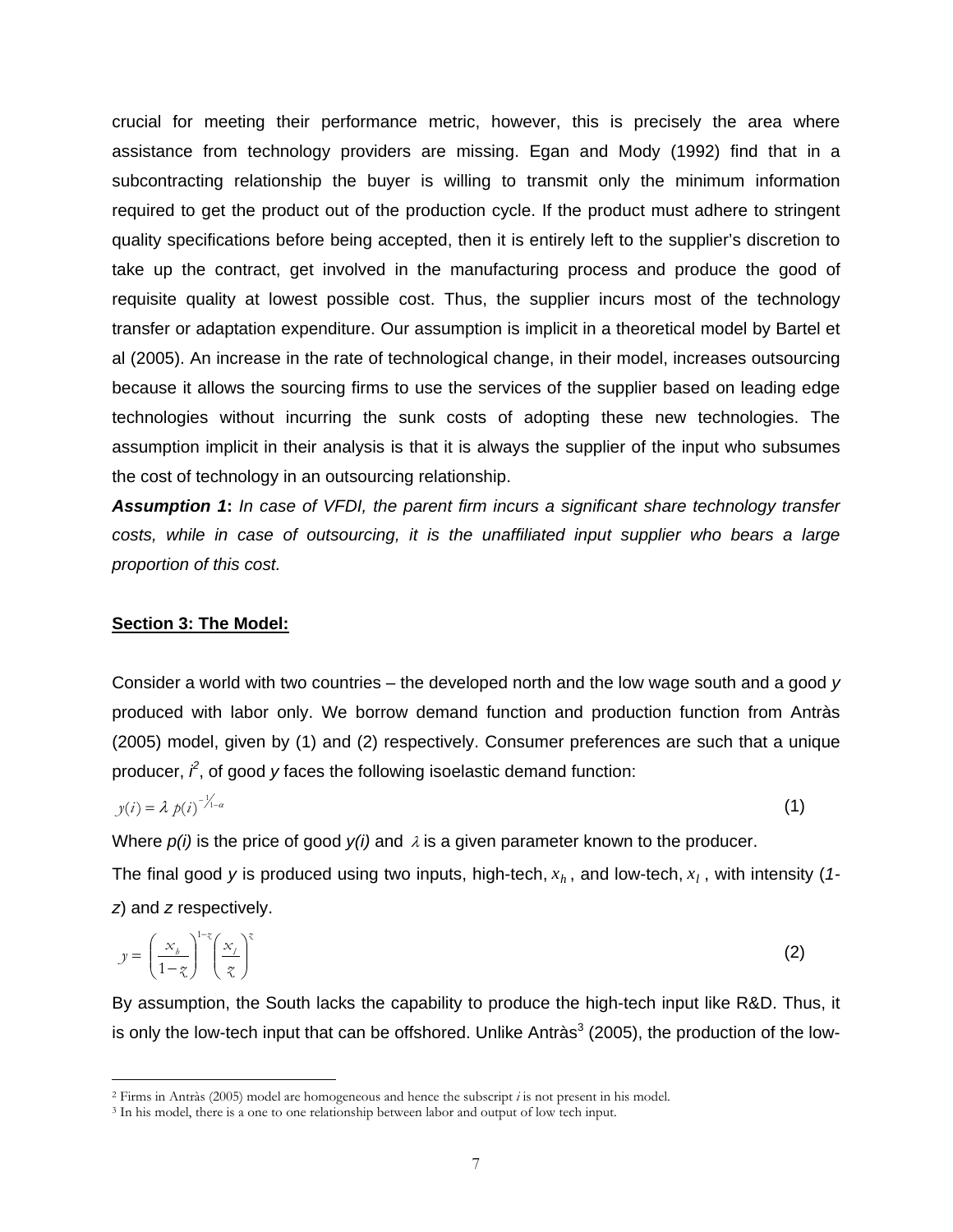tech input depends not only on the employment of labor,  $\chi^S$ , but also on the labor productivity,  $T^{s}(A(i))$ , where  $A(i)$  is the firm specific or product specific technological complexity of the low tech input. *x L l*

$$
x_{i} = x_{i} \left[ L_{x_{i}}^{S} T^{S}(A(i)) \right]
$$
  
\n
$$
\frac{\partial T^{S}(A(i))}{\partial A(i)} > 0, \frac{\partial^{2} T^{S}(A(i))}{\partial A(i)^{2}} < 0
$$
  
\n
$$
0 < A(i) < 1, \quad T^{S}(0) = 0, \quad T^{S}(1) = 1
$$
\n(3)

A high level of *A(i)* implies a more advanced technology within the class of technologies available in the technology market<sup>[4](#page-9-0)</sup>. In Acemoglu, Antràs and Helpman (2006), more advanced technology is implicitly more productive. Aron and Singh (2002) explain the concept of revenue distance, where a higher revenue distance of a production stage implies lower contribution to revenue and value-addition, and hence lower productivity. In their model, inputs using less complex skills have large revenue distances and hence lower productivity.

To ease interpretation of *A(i)* and how it is different from *z,*, we can consider an example from a consulting firm. A consulting project can be treated as a final good *y*, produced using two inputs -  $x_h$  and  $x_l$ . A consultant's strategic analysis of the client's problem is a high-tech input, an input available in the north only, while data analysis of the client is a low tech input which can be offshored. If the consulting project requires relatively less amount of data analysis vis-à-vis a consultant's strategic analysis, then the project is intensive in high-tech input and the parameter *z* is low for such a project. Data analysis for the project can be done using two techniques, varying in their technological complexity - SAS or excel. Technological complexity, *A(i)*, for SAS is higher than *A(i)* for Excel and accordingly, efficiency for data analysis is higher in SAS.

In the above example, *i* refer to the different kinds of consulting projects handled by a firm, one that requires sophisticated data analysis and the other that doesn't. Our model shows that variation in technological complexity of the low-tech input across projects induces difference in their organizational modes.

*Assumption 2***:** *The production of low -tech input is linear in productivity and labor.* 

$$
x_{l} = T^{S}(A(i)) L_{x_{l}}^{S}
$$
  
\n
$$
x_{l} = x_{l} (L_{x_{l}}^{S}, 0) = 0, \quad x_{l} = x_{l} (L_{x_{l}}^{S}, 1) = x_{l} (L_{x_{l}}^{S}) = L_{x_{l}}^{S}
$$
\n
$$
(3')
$$

<span id="page-9-0"></span><sup>4</sup> The technology that we refer to in case of offshoring is typically a standardized one, available in the technology market.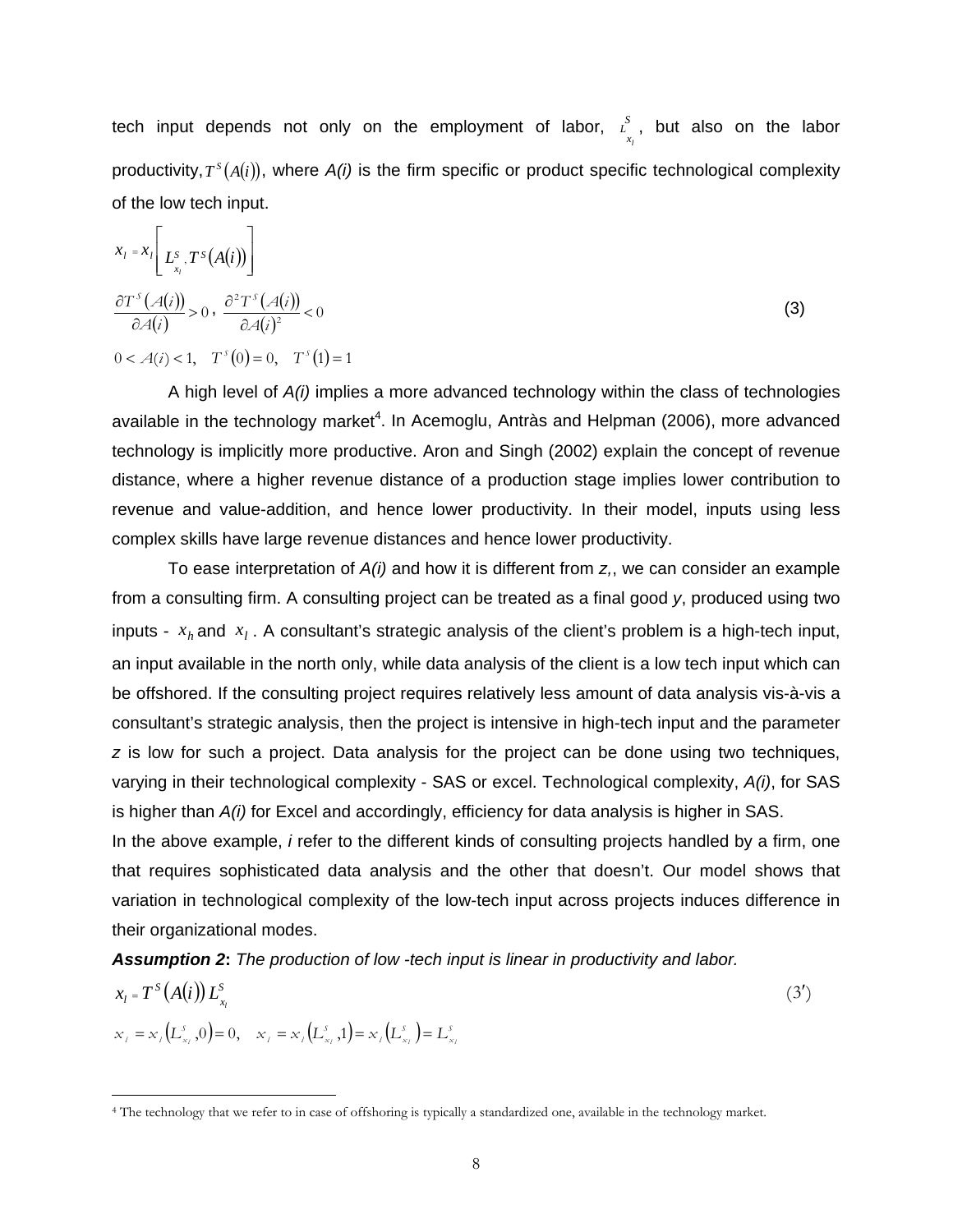$A(i)$  = 0 means that the technological complexity of the offshored input is too low to justify production in the South, and  $A(i) = 1$ , implies that high technological complexity makes productivity of southern labor high enough to match the productivity of the northern labor.

If technological sophistication adds to productivity, it cannot come without cost. A higher level of technological complexity has to be matched by a corresponding rise in efforts to transmit and assimilate the technology. In the example of the consulting project discussed above, there are costs of running data analysis in SAS – license costs and training costs. Excel, which has a lower technological complexity, has a lower technological transfer cost vis-à-vis SAS. This is straightforward and follows directly from Teece (1977) observation that more recent technology embodying more complex mechanisms require more resources to be transferred – whether they are transmitted by the sourcing firm or have to be acquired, technology transfer cost is a positive function of technological complexity. Teece (1977) study supports our view that technologies closer to the frontier embody more complex mechanisms and hence require more resources to be transferred.

In addition to this cost, Chuan and Chang (1993) model suggests that technology transfer cost may also depend on many factors and most interestingly on the mode of technology transfer, absorptive capacity of host country and the level of technological development of the host country. To endogenize the technology transfer cost with respect to the mode of organizing production fragmentation, we use assumption 1. The buyer (supplier) understands that there is little incentive for the supplier (buyer) to invest in technology assimilation (transmission) in an intra-firm (external) production contract and hence she decides to take a small fixed payment,  $TT^{s}(TT^{N})$  from the supplier (buyer) in lieu of its unverifiable and insignificant investment in technology transfer. In case of an intra-firm (external) production transfer, the technology transfer cost incurred by the buyer (supplier) is given by C, defined below in equation (4), while in an outsourcing contract (VFDI), the buyer (supplier) incurs a small fixed cost,  $TT^N(TT^s)$ . To simplify algebra, and without loss of generality, we assume that these fixed payments are insignificant and close to 0.

*Assumption 3:*  $TT^N \approx 0$ ,  $TT^S \approx 0$ .

Absorptive capacity of the host country has been cited as crucial to technology transfer costs by Baranson (1970), Mattoo et al (2005), Teece (1977), Pack and Saggi (1997). Eicher and Kalaitzidakis (1997), model the host country absorptive capacity and emphasize the importance of local human capital necessary to absorb FDI technology. Long (2005) deals with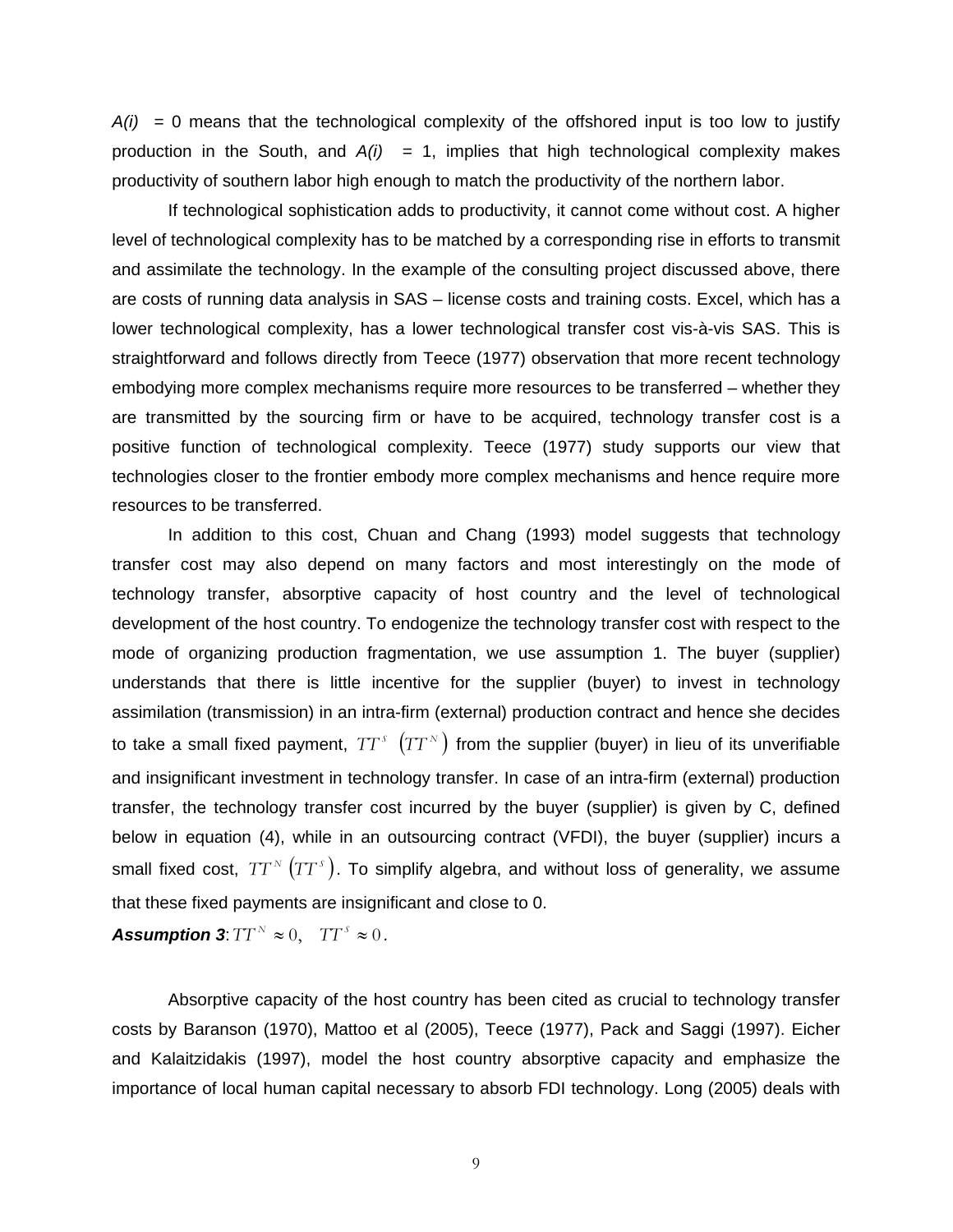the issue of training cost in fragmented production. However, our model differs from his in two aspects. We endogenize the technology transfer cost and then relate it to the issue of internalization. Per contra, Long (2005) focuses on explaining incomplete offshoring to a low wage nation in the presence of exogenous training costs. In our model, we propose that to produce low tech input in the south, there is an additional cost of equipping each southern labor employed to produce the low-tech input with the firm or product specific technology. The technology transfer cost whether transmission or assimilation depends on the host country wages, its absorptive capacity and the technological complexity of producing the low-tech input. *Assumption 4*: *The functional form for technology transfer cost is the same irrespective of the mode of organization of fragmented production*.

$$
C = C\big[q(w^S, \xi), A(i)\big]
$$

$$
\partial C \bigg|_{\partial C} \partial C \bigg|_{\partial C} \partial C \bigg|_{\partial C} \partial^2 C
$$

 $rac{\partial C}{\partial q}<0$ *q*  $\frac{C}{\partial q}$  < 0,  $\frac{\partial C}{\partial A(i)}$  > 0 *A i*  $\frac{C}{4(i)} > 0$ ,  $\frac{\partial^2 C}{\partial A(i)^2} > 0$ *A i*

Where  $q(.)$ , the efficiency of technology transfer, is a function of wages in the south,  $w^s$ , and the absorptive capacity of the host country,  $\xi$ . Higher wages imply higher productivity of labor<sup>[5](#page-11-0)</sup> and hence efficiency in absorbing the transferred technology. At the same time, the inherent capability of the population measured by, say, the educational standard is also a crucial factor in determining the efficiency of transfer. This hypothesis has been supported by Teece (1977) study which found a negative relationship between cost of transferring technology and host country's absorptive capacity. Usually, all countries maintain some statistics on the human capital figures like R&D, literacy rate, skilled labor to unskilled labor ratio or investment on human capital formation. Thus, a sourcing firm can form a perception of the absorptive capacity of the country hosting its production.

By assuming a linear production function for  $x_i$ , we get a linear cost function.

$$
C = \Omega(A(i)) \hat{C}[q(w^s, \xi)] \tag{4}
$$

 $\overline{a}$ 

As in Antràs (2005), we consider three possible organizational forms: (1) Vertical integration in the North/ Domestic outsourcing (DO) (2) Unaffiliated Supplier in the South: Outsourcing and (3) Affiliated Supplier in the South: VFDI.

<span id="page-11-0"></span><sup>&</sup>lt;sup>5</sup> This can also be rationalized by using the efficiency wage theory; however, we choose not to use this terminology as wages in our model are exogenous.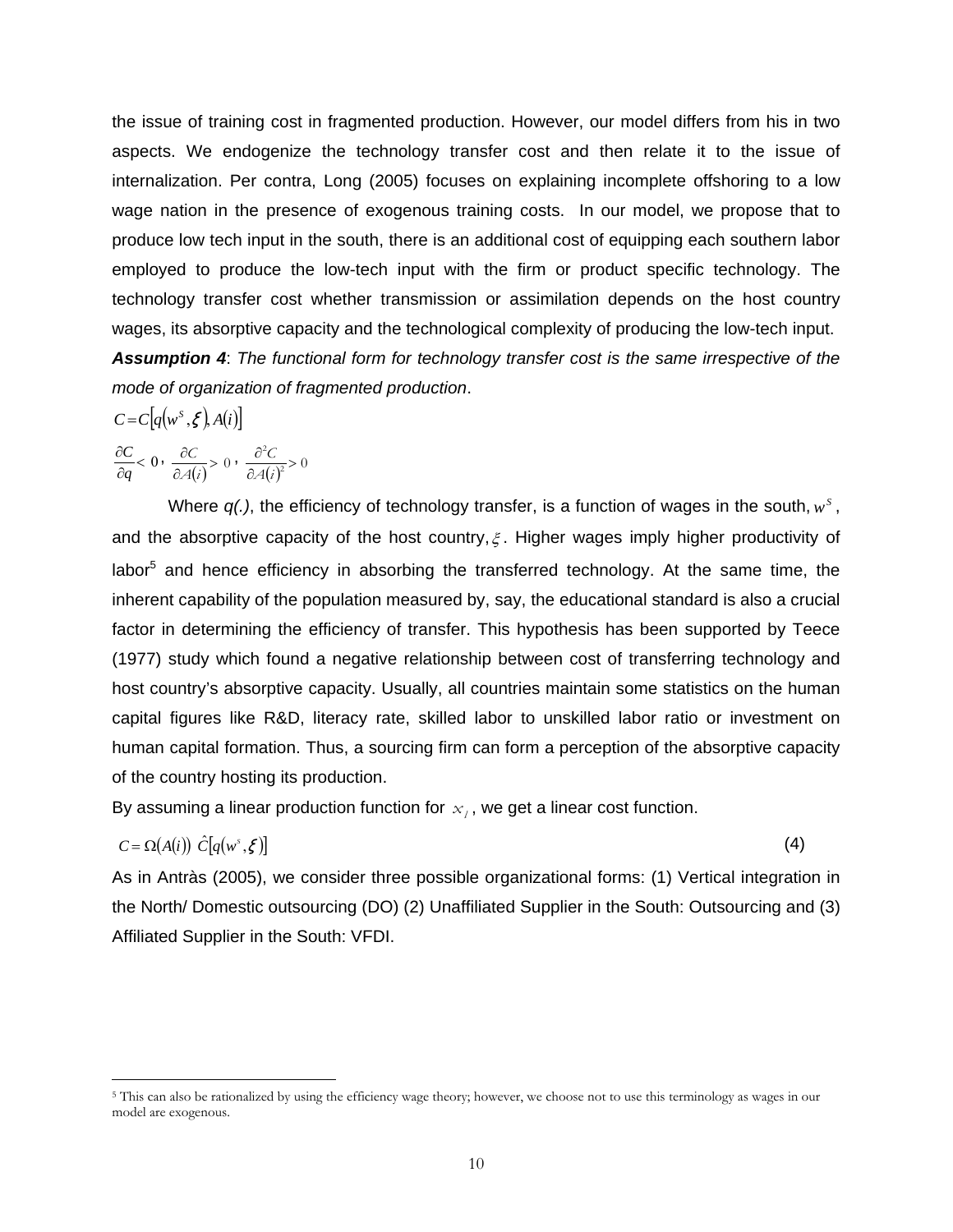#### **Vertical Integration or outsourcing in the North**

Antràs (2005) assumes that vertical integration and domestic outsourcing in the north are equivalent because of complete contract enforcement. To maintain this supposition in our model we need to additionally assume that all firms in the north have identical absorptive capacity and hence require no technology transfer to produce the low-tech input. Demand and production function is given by (1) and (2) respectively. Assuming that one unit of labor produces one unit of the input, the profit of the northern firm is given by:

*l N h*  $z\alpha$  ...<sup>N</sup> *l z*  $\Pi^N = \lambda^{1-\alpha} \zeta_z^{\alpha} x_h^{(1-z)\alpha} x_l^{z\alpha} - w^N x_h - w^N x_l$  Where  $\zeta_z^{\alpha} = (1-z)^{-(1-z)} (z)^{-z}$ 

This case is exactly the same as in Antràs (2005). Profit maximizing price and equilibrium profit is given by:

$$
p^N(z) = \frac{w^N}{\alpha} \tag{5a}
$$

$$
\Pi^N = \lambda \left(1 - \alpha \right) \left(\frac{w^N}{\alpha}\right)^{\frac{\alpha}{1 - \alpha}}
$$
 (5b)

#### **International Outsourcing- Unaffiliated supplier in south**

Assumption 1 and 3 together imply that the technology transfer cost in an outsourcing relationship is borne by the supplier. The RSI for the sourcing firm comprises of its commitment to producing the high tech input only.

*Assumption 5: As in Antràs (2005), competition among southern suppliers of low-tech input drives their profit to zero.*

A transfer payment, T, from the supplier to the sourcing firm has to be allowed for such that the profit of the outsourcing partner is driven to zero. The profit function for the sourcing firm outsourcing to a TPV in the south is:

$$
\Pi_{\rho}^{N} = \phi \, \mathbf{R} - w^{N} \mathbf{x}_{b} + T
$$
\n
$$
= \phi \left( \lambda^{1-\alpha} \, \zeta_{\zeta}^{\alpha} \mathbf{x}_{b}^{(1-\zeta)\alpha} \mathbf{x}_{l}^{\zeta\alpha} \right) - w^{N} \mathbf{x}_{b} + T
$$

Where R denotes the total revenue from the relationship and  $\phi$  is the share of the sourcing firm in the total value of the relationship. It is also a measure of the bargaining power of the sourcing firm.

In Antràs (2003) model, RSI by the supplier (sourcing firm) is in labor (capital) investment while in Antràs (2005) it is the resources committed to produce the low tech (high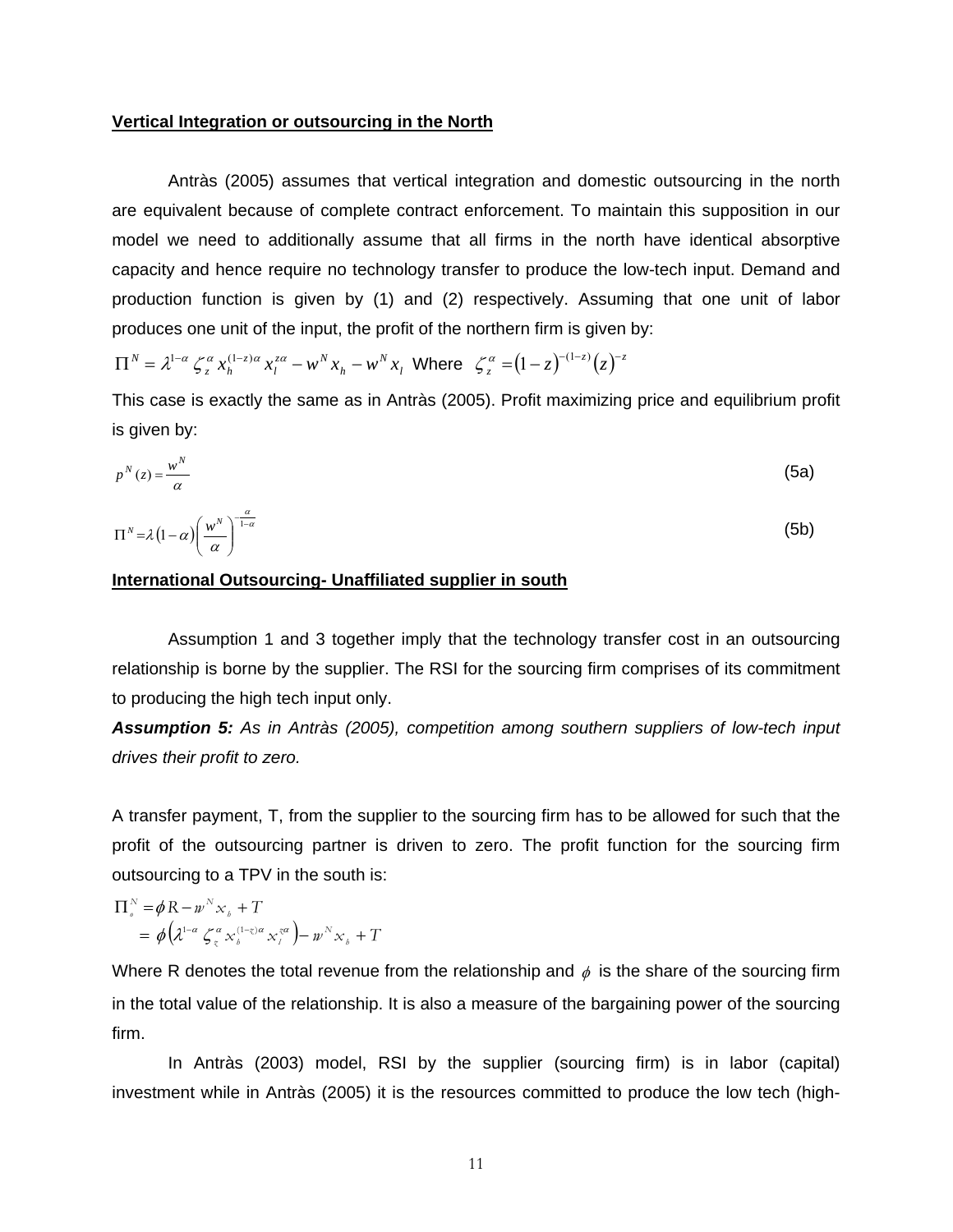tech) input. Besides the RSI in low-tech or high-tech input production, our model has an additional component of RSI which is incurred by the supplier or the sourcing firm contingent on the organizational mode. The supplier (sourcing firm) has to make RSI in technology transfer costs in case of outsourcing (VFDI).

The unaffiliated supplier maximizes:

$$
\Pi_{s}^{s} = (1 - \phi)R - w^{s} x_{t} - CL_{x}^{s} - T
$$
\n
$$
= (1 - \phi)(\lambda^{1 - \alpha} \zeta_{\xi}^{\alpha} x_{b}^{(1 - \alpha)} x_{t}^{\alpha}) - w^{s} L_{x_{t}}^{s} - \Omega(\mathcal{A}(i)) \hat{C}[q(w^{s}, \xi)]L_{x_{t}}^{s} - T
$$
\nUsing (3') and (4) we get:\n
$$
\Pi_{s}^{s} = (1 - \phi)(\lambda^{1 - \alpha} \zeta_{\xi}^{\alpha} x_{b}^{(1 - \xi)\alpha} x_{t}^{\alpha}) - \left(\frac{w^{s} + \Omega(\mathcal{A}(i)) \hat{C}[q(w^{s}, \xi)]}{T^{s}(\mathcal{A}(i))}\right)x_{t} - T
$$

The term  $\left( \frac{w^S + \Omega(A(i)) \ C[q(w^S,\boldsymbol{\xi})]}{w} \right)$  $\frac{g(u, s)}{g(u)}$ ⎠ ⎞  $\parallel$ ⎝  $\int w^S + \Omega$  $(i)$  $\hat{\mathbb{C}}[\overline{q}(\overline{w}^s,$  $T^s(A(i$  $w^S + \Omega(A(i)) C|q(w)$  $\frac{S + \Omega(A(i)) C[q(w^s, \mathcal{E})]}{T^{S}(A(i))}$  is the Average Efficiency cost (AEC), adjusted for

productivity for producing  $x_i$  the low tech input.

Profit maximization of the two agents and setting T so as to make the supplier break even leads to the following expression for the sourcing firm's ex ante profits and profit maximizing price in IO equilibrium:

$$
\Pi_o^N = \lambda \left[ (1 - z\alpha) + \varphi \alpha (2z - 1) \right] \left[ \frac{\left( w^N \right)^{1-z} (AEC)^z}{\phi^{1-z} (1 - \phi)^z \alpha} \right]^{-\frac{\alpha}{1 - \alpha}} \tag{6a}
$$

$$
P_o = \left[ \frac{\left( w^N \right)^{1-z} \left( AEC \right)^z}{\phi^{1-z} \left( 1 - \phi \right)^z \alpha} \right] \tag{6b}
$$

The profit maximizing price in Antràs (2005) when outsourcing is chosen is given by:

$$
p = \frac{\left(w^N\right)^{1-z}\left(w^S\right)^z}{\alpha \phi^{1-z}\left(1-\phi\right)^z} \tag{6c}
$$

Our price equation, (6b), is analogous to the above equation except that the southern production cost is augmented to include the technology transfer costs, adjusted for productivity enhancement due the sophistication of technology.

Let 
$$
\Theta_1 = \frac{\Pi^N}{\Pi^N_o}
$$

International outsourcing is preferred to domestic outsourcing in north if  $\Theta_1 < 1$ , that is,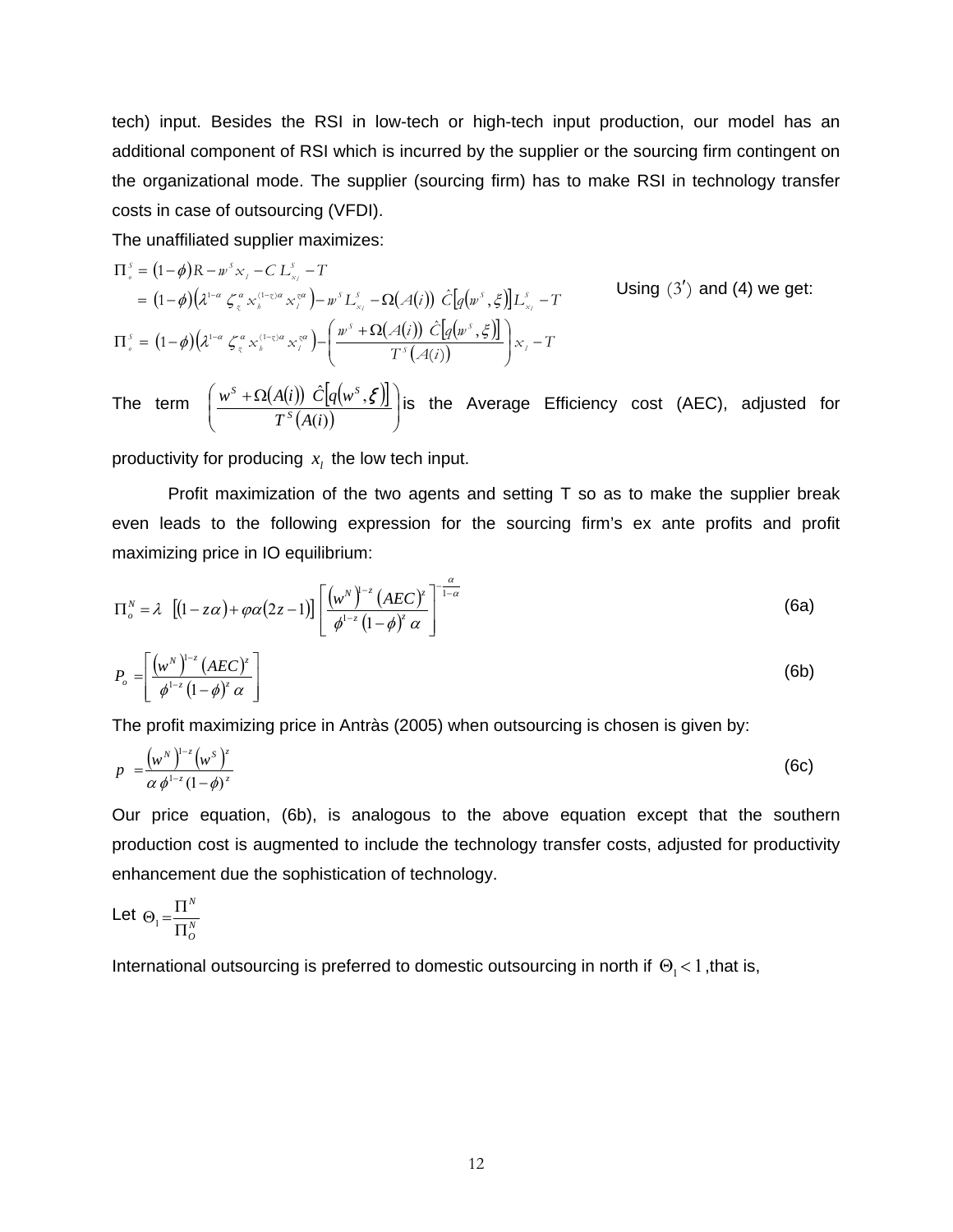$$
\frac{w^N}{AEC} > \left(\frac{\varphi}{1-\varphi}\right) \left[\frac{1-\alpha}{(1-z\alpha)+\varphi\alpha(2z-1)}\right]^{\frac{1-\alpha}{z\alpha}} \frac{1}{\varphi^{\frac{1}{z}}}
$$
\n
$$
> L_1(\varphi, z, \alpha) = \left(\frac{\varphi}{1-\varphi}\right) \left[\frac{1-\alpha}{(1-z\alpha)+\varphi\alpha(2z-1)}\right]^{\frac{1-\alpha}{z\alpha}} \frac{1}{\varphi^{\frac{1}{z}}}
$$

**Assumption 6:** To further simplify algebra, we assume that  $\hat{C}[q(w^s, \xi)]$  is linearly separable in  $w^s$  and  $\zeta$ .

That is, 
$$
\hat{C}[q(w^s, \xi)]=w^s \cdot \widetilde{C}(\xi)
$$

Using the above assumption,  $\Theta_1 < 1$  if,

$$
\frac{w^N}{w^s} = \omega > L_1(\phi, \zeta, \alpha). \frac{AEC}{w^s}
$$
\nWhere, 
$$
\frac{AEC}{w^s} = \left(\frac{1 + \Omega(A(i)) \tilde{C}(\xi)}{T^s(A(i))}\right),
$$

 $ω$  and  $L_1(φ, γ, α)$  are given for given *A(i)*, so we examine the behavior of  $\frac{ABC}{w}$ .

$$
\frac{\partial (AEC/_{w^s})}{\partial A(i)} = 0 \text{ if:}
$$
\n
$$
\frac{\partial \Omega(A(i))}{\partial A(i)} \frac{A(i)}{\Omega(A(i))} = \frac{\partial T^s(A(i))}{\partial A(i)} \frac{A(i)}{T^s(A(i))} \left[1 + \frac{1}{\Omega(A(i))\widetilde{C}(\xi)}\right]
$$
\n
$$
\Rightarrow \eta_{\Omega} = \eta_{T^s} \left[1 + \frac{1}{\Omega(A(i))\widetilde{C}(\xi)}\right]
$$
\n(8)

That is, the elasticity of the cost of technology transfer with respect to technological sophistication, *A(i)*, is equal to the weighted elasticity of productivity of southern labor with respect to the technological complexity weighted by  $\overline{(A(i))\widetilde{C}(\xi)}$ ⎦  $1+\frac{1}{\Omega(A(\cdot))\widetilde{\Omega}(\varepsilon)}$ ⎣  $\mathsf{L}$ Ω  $+\frac{1}{\Omega(A(i))\widetilde{C}(\xi)}$  $1 + \frac{1}{\sqrt{(\mathbf{u} - \mathbf{v})^2}(\mathbf{u})}$ . Lets define the

technological complexity at which (8) holds to be  $A_{i,o}^*$ .

*Proposition 1:* The function reaches minima at  $A_{i,o}^*$  when  $\frac{\partial (AEC_{/p^s})}{\partial A}$  $\frac{\partial u}{\partial \partial \phi}(i)} = 0$ ∂ *A i*  $\frac{AEC}{w^{s}} = 0.$ 

*Mathematically*, the cost function is convex with respect to the technological complexity and the productivity function is concave, then second order conditions confirm our assertion that  $_{(AEC_{\mu,\delta})}$ is a convex function.

I*ntuitively*, the proposition implies that at lower levels of technological complexity, the increment to productivity is higher than the increment to technology transfer costs. At higher level of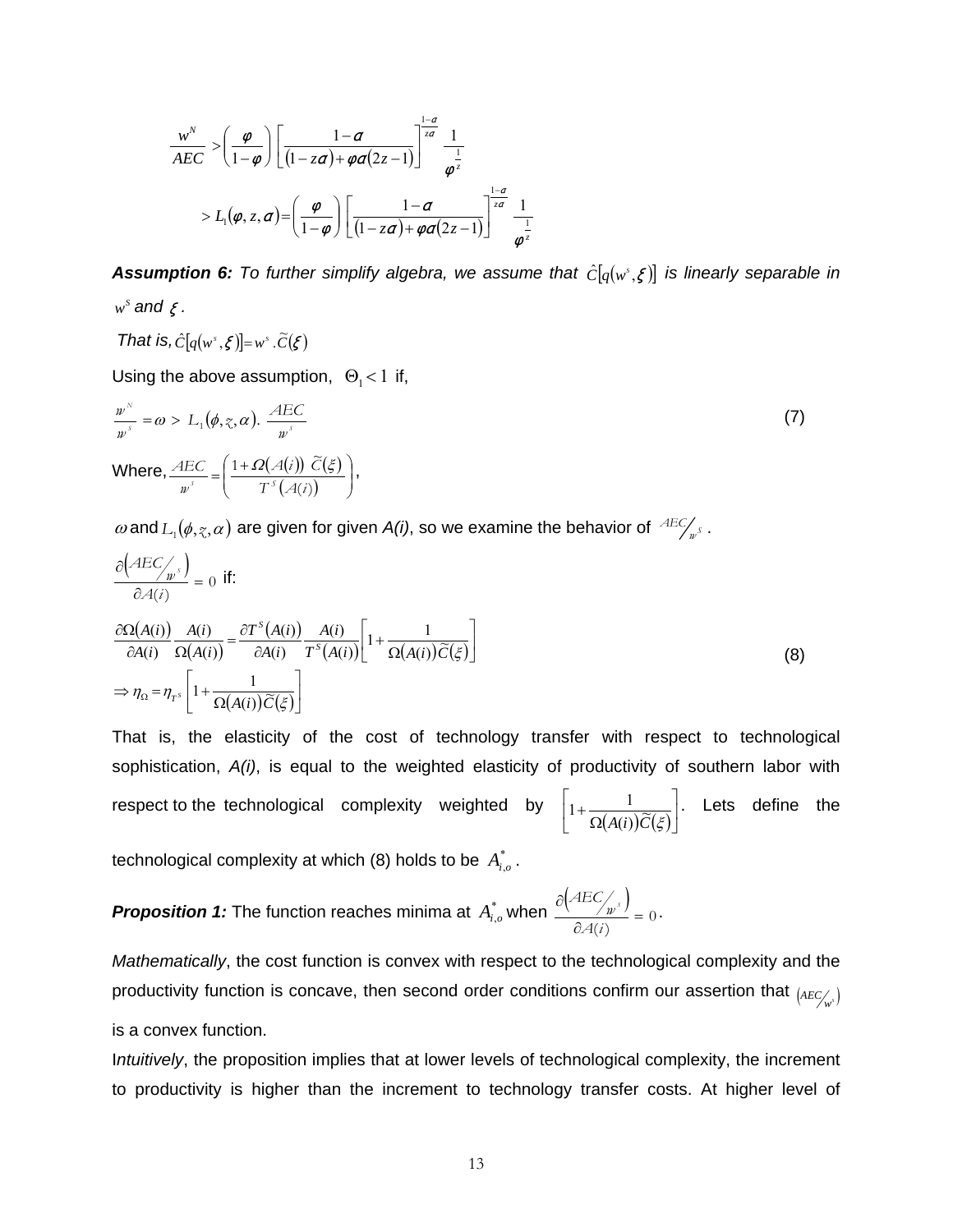technological complexity, the increment to technology transfer costs is much larger than its contribution to increasing southern productivity. One can justify this because had the technology transfer cost not be prohibitively high, one would have observed the offshoring of advanced stages of production as well.

Hence,  $\left( \frac{1+\Omega(A(i)) \ C(\mathcal{E})}{\Omega(A(i))} \right)$  $\frac{f(t) - f(s)}{f(A(i))}$ ⎠ ⎞  $\parallel$ ⎝  $\left(1+\Omega\right)$  $(i)$  $1 + \Omega(A(i)) \tilde{C}$  $T^s(A(i$ *A*(*i*)) *C*  $\frac{A(i))\ C(\mathcal{E})}{A(i\alpha)}$  falls for low levels of technological complexity,  $A(i) < A^*_{i,o}$ . For

 $A(i)$  >  $A_{i,o}^*$  it rises. Equation (7) can be depicted by figure 1<sup>[6](#page-15-0)</sup>.



Figure 1: Tradeoff between northern production and International Outsourcing

The sourcing firm stands to gain from IO vis-à-vis DO due to lower host country wages while it stands to lose due to costs from contractual distortions and suboptimal RSI in technology transfer. Any technological complexity below  $\underline{A}(i)$ <sub>o</sub> implies a greater distortion due to incomplete contracts than it saves costs due to cheap southern labor. Similarly, any *A(i)* above  $\overline{A}(i)$  increases technology adaptation cost more than it adds to productivity and also increases distortions due to incomplete contracts.

*Proposition 2: Only at intermediate levels of technological complexity is international outsourcing preferred to domestic outsourcing. At low and high levels of technological sophistication, domestic outsourcing dominates international outsourcing.* 

*Proposition 3: To host outsourcing contracts with the full range of technological complexity, the host country should possess a minimum level of absorptive capacity. Analogously, the range of* 

<span id="page-15-0"></span><sup>&</sup>lt;sup>6</sup> The curvature and slope of the curve depends on parameters like  $\gamma$ ,  $\alpha$ ,  $\phi$  *and*  $\xi$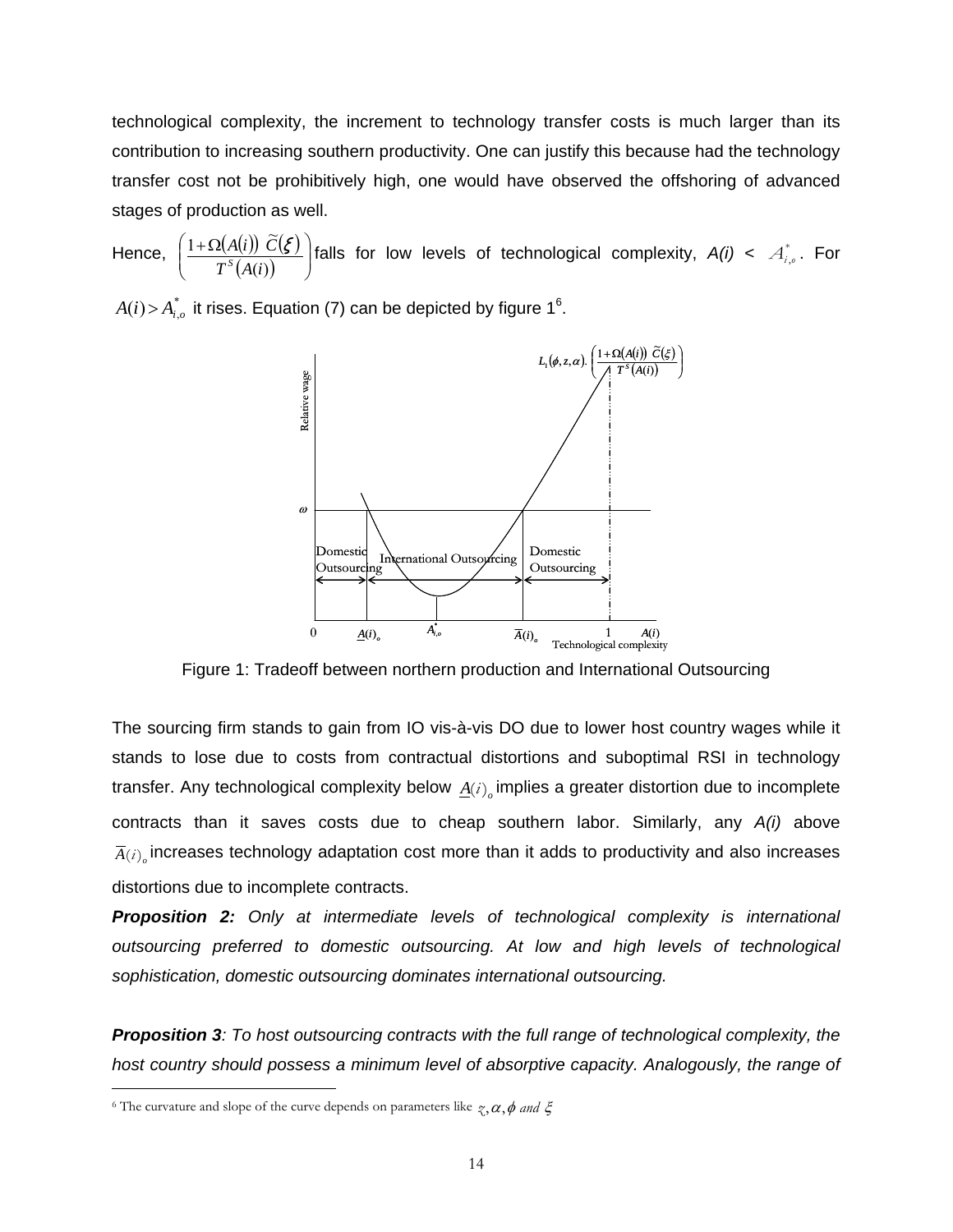*technological complexity available for outsourcing can be increased if the absorptive capacity is raised.* 

If we look at equation (7), we can derive that  $\frac{\partial A(i)}{\partial \xi} > 0$ ∂ ξ  $\frac{\partial A(i)}{\partial \xi} > 0$  for  $A(i) > A_{i,o}^*$  and  $\frac{\partial A(i)}{\partial \xi} < 0$ ∂ ξ  $\frac{A(i)}{A(i)}$ <sub>< 0</sub> for

 $A(i)$ < $A_{i,o}^*$ . Thus outsourcing expands at both ends with a rise in absorptive capacity.

# **Vertical Integrated supplier in the South or VFDI**

We retain Hart-Moore (1990) premise that the sourcing firm has a right to higher share in surplus (bargaining power) in an intra-firm transaction vis-à-vis a market transaction. This assumption is given mathematically in Antràs (2005) as:

$$
\overline{\phi} = \delta^{\alpha} + \phi \left( 1 - \delta^{\alpha} \right) > \phi \tag{9}
$$

Where  $\delta$  is the proportion of output expropriated by the sourcing firm if the manager of the subsidiary is fired. In Antràs (2005), the expression for the profit maximizing price in case of VFDI is analogous to equation (6c) with  $\phi$  replaced by  $\overline{\phi}$ .

In our model, the multinational firm assumes the technology transfer costs to train the labor in a VFDI contract. As in outsourcing, *T*′ is set such that competition among suppliers drive their profit down to zero. The profit function of a multinational is given by:

$$
\Pi_{f}^{N} = \overline{\phi} \, \mathcal{R} - w^{N} \, x_{b} - \Omega(\mathcal{A}(i)) \, \hat{C} \big[ q \big( w^{S}, \xi \big) \big] L_{x_{i}}^{S} + T'
$$
\n
$$
= \overline{\phi} \big( \lambda^{1-\alpha} \, \zeta_{\xi}^{\alpha} \, x_{b}^{(1-\xi)\alpha} \, x_{i}^{\alpha} \big) - w^{N} \, x_{b} - \Omega(\mathcal{A}(i)) \, \hat{C} \big[ q \big( w^{S}, \xi \big) \big] \frac{x_{i}}{T^{S}(\mathcal{A}(i))} + T'
$$

RSI on the part of the integrated supplier comprises of its resources committed to produce the low-tech input only with insignificant expenditure on technology absorption. The subsidiary manager maximizes:

$$
\Pi_f^s = (1 - \overline{\phi})R - w^s x_i - T'
$$

First order conditions for maximization of the MNC profits under VFDI yields price:

$$
P_f = \left[\frac{\left(w^{N}\right)^{1-\zeta}\left(\frac{w^{S}}{T^{S}\left(A(i)\right)}\right)^{\zeta}}{\overline{\phi}^{1-\zeta}\left(1-\overline{\phi}\right)^{\zeta}\alpha}\right]
$$

In case of VFDI, the presence of technology transfer cost does not distort prices since they are incurred by the multinationals while the amount of southern labor employed is determined by the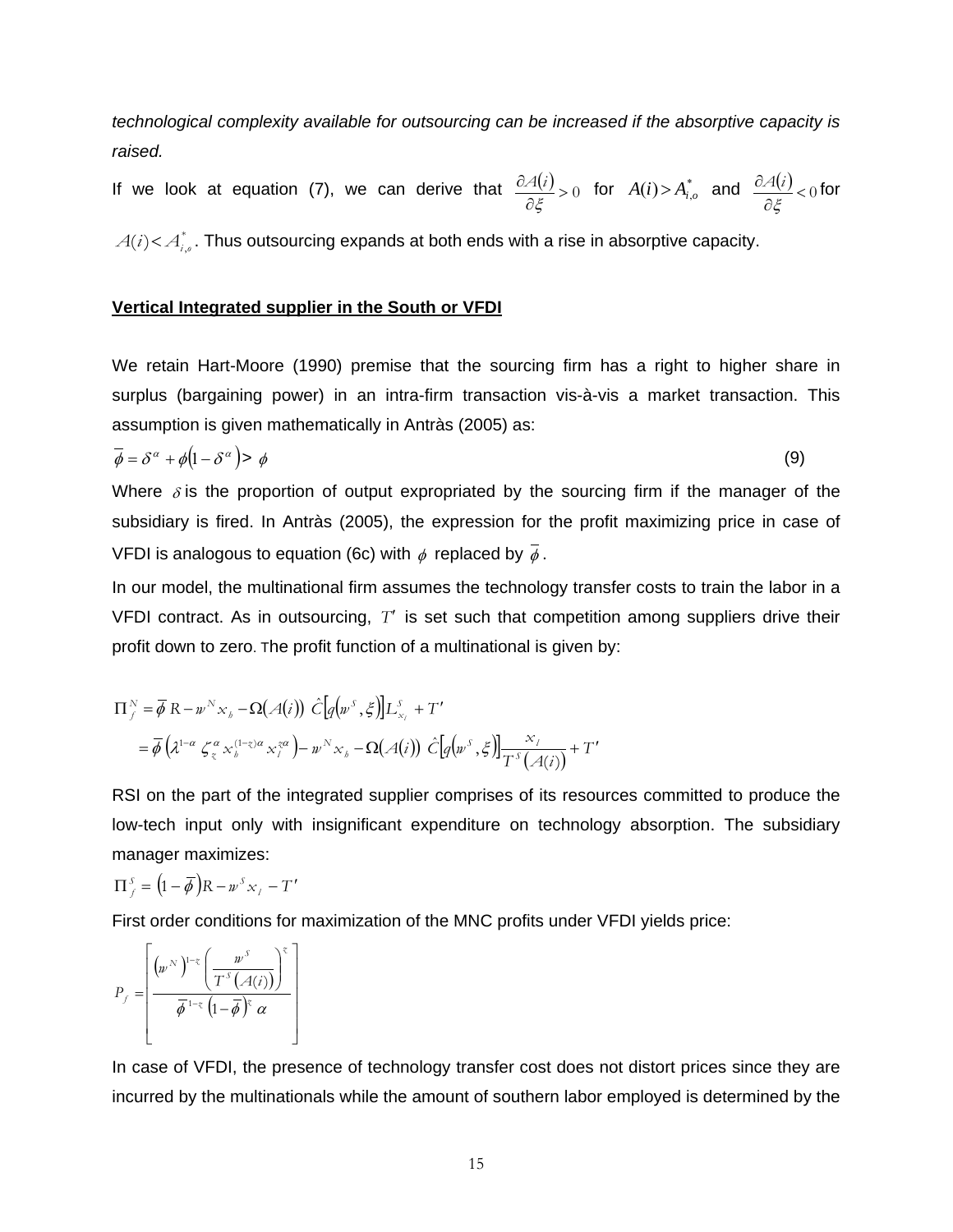subsidiary. Thus, technology transfer cost is like a fixed cost to the multinational. Equilibrium profit of the MNC is given by:

α

$$
\Pi_{\scriptscriptstyle{f}}^{\scriptscriptstyle{N}} = \lambda \left[ \left( 1 - z \alpha \right) + \overline{\phi} \alpha \left( 2 z - 1 \right) - \left( 1 - \overline{\phi} \right) z \alpha \frac{\Omega \left( A(i) \right) \hat{C} \left[ g \left( w^{\scriptscriptstyle{S}}, \xi \right) \right]}{w^{\scriptscriptstyle{S}}} \right] \left[ \frac{\left( w^{\scriptscriptstyle{N}} \right)^{1-z} \left( \frac{w^{\scriptscriptstyle{S}}}{T^{\scriptscriptstyle{S}} \left( A(i) \right)} \right)^{z}}{\overline{\phi}^{\scriptscriptstyle{1-z}} \left( 1 - \overline{\phi} \right)^{z} \alpha} \right]^{-\frac{1}{1-\alpha}} \tag{10}
$$

**Assumption 7**: Let  $\phi = \frac{1}{2}$  as in Antràs (2005)

Using assumption 6 and [7](#page-17-0), we get that for VFDI to yield a positive profit is<sup>7</sup>:

$$
A(i) < \Omega^{-1} \left[ \frac{2 - \alpha \left( 1 + \delta^{\alpha} \right) + 2z \alpha \delta^{\alpha}}{\alpha z \left( 1 - \delta^{\alpha} \right) \widetilde{C}(\xi)} \right] = b \tag{11}
$$

Per contra,  $\prod_{o}^{N}$  >0 for all range of *A(i)*. This result comes by because in case of outsourcing it is the unaffiliated supplier that makes RSI in technology transfer, while the resulting gain in productivity is also enjoyed by the sourcing firm. In case of VFDI, the MNC makes RSI in technology transfer, while both parties enjoy the productivity gain.

*Proposition 4: The sourcing firm stands to lose from VFDI (in absolute terms) if the technological complexity of the low-tech input is higher than a critical level, b defined in (11).* 

To evaluate the relative prevalence of VFDI vis-à-vis DO we compare (10) with (5b), the respective profit functions of the sourcing firm in the two alternative modes of organization.

Let 
$$
\Theta_2 = \frac{\Pi^N}{\Pi_f^N}
$$

 $\overline{a}$ 

Then, VFDI is preferred to production in north if  $\Theta_2 < 1$ , that is,

$$
\Rightarrow \omega > L_2(\overline{\phi}, z, \alpha, A(i), \xi) = \frac{1}{T^s(A(i))}
$$
\n
$$
L_2(\overline{\phi}, z, \alpha, A(i), \xi) = \left(\frac{\overline{\phi}}{1 - \overline{\phi}}\right) \left[ \frac{1 - \alpha}{\left[1 - z\alpha\right) + \overline{\phi}\alpha(2z - 1) - (1 - \overline{\phi})z\alpha} \frac{Q(A(i)) \ \hat{C}[q(w^s, \xi)]}{w^s} \right]^{-\frac{1 - \alpha}{\overline{\phi}^{\frac{1}{z}}}}
$$
\n(12)

<span id="page-17-0"></span><sup>7</sup> For z>*½* or z<*½*,the numerator is always positive.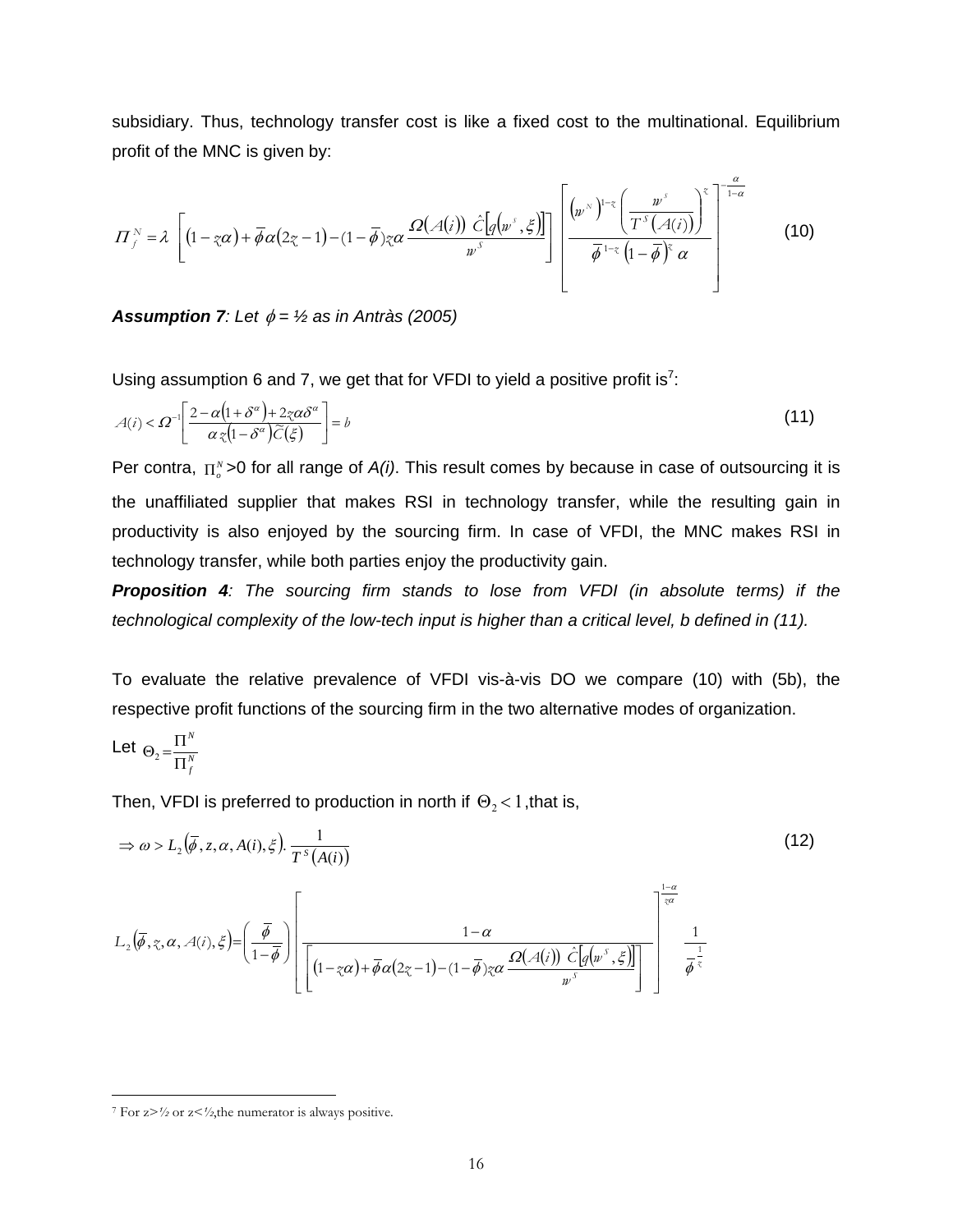Let 
$$
\Psi = L_2(\overline{\phi}, \overline{\chi}, \alpha, A(i), \xi)
$$
.  
\n
$$
\frac{\partial \Psi}{\partial (A(i))} = \underbrace{\frac{\partial L_2(A(i))}{\partial (A(i))}}_{+} \cdot \frac{1}{T^s(A(i))} - \frac{L_2(A(i))}{[T^s(A(i))]^2} \cdot \underbrace{\frac{\partial T^s(A(i))}{\partial (A(i))}}_{+}
$$

Let the level of technological complexity at which  $\frac{\partial \Psi}{\partial (A(i))}$  = 0 be  $A_{i,f}^*$ .

The first term in the above total derivative denotes the effect of increase in technological complexity on technology transfer costs, which is positive and the second term gives its effect on labor productivity due to a small increase in *A(i).* As in assumption 6, we suppose that at lower levels of technological complexity the second effect dominates, that is for A(i) <  $A_{i,f}^*$ , an increase in technological complexity increases the profitability of the sourcing firm by increasing productivity of the low tech input produced in the south than can be offset by an increase in technology transfer cost.

*Proposition 5: For reasons corresponding to proposition 1, for*  $A(i) < A_{i,j}^*$ *,*  $\frac{\partial \Psi}{\partial (A(i))} < 0$ *.* 

It reaches minimum at say  $A_{i,f}^*$  and then it rises. With this proposition, equation (12) has been depicted graphically in figure  $2^8$  $2^8$ .



<span id="page-18-0"></span><sup>&</sup>lt;sup>8</sup> The curvature and slope of the curve depends on parameters like  $\zeta$ ,  $\alpha$ ,  $\phi$ ,  $\xi$  *and*  $\delta$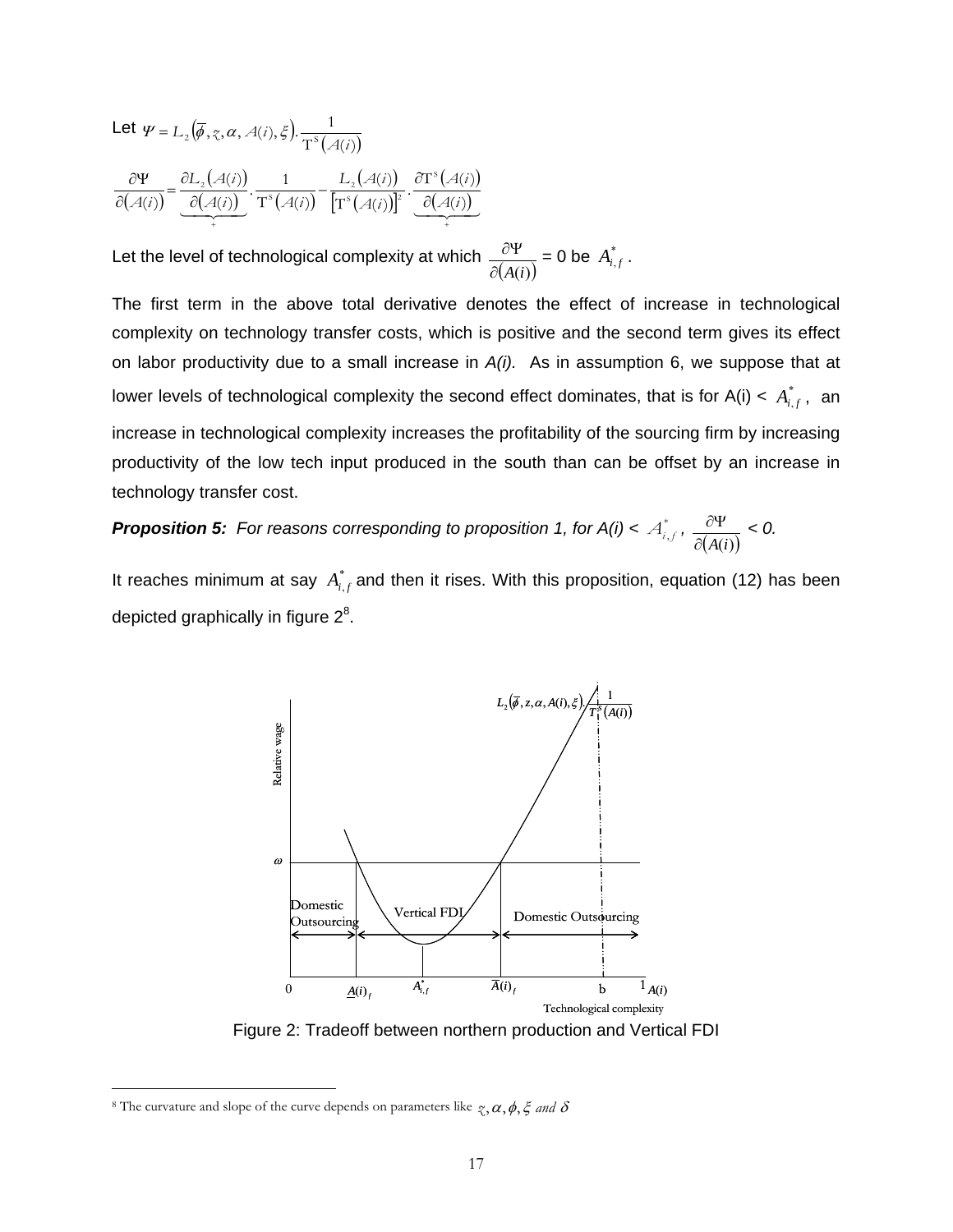The prevalence of DO below  $\underline{A}(i)$  and above  $\overline{A}(i)$  can be explained as in case of international outsourcing.

*Proposition 6: Only at intermediate levels of technological complexity is vertical FDI preferred to domestic outsourcing. At low and high levels of technological sophistication, domestic outsourcing dominates vertical FDI.* 

*Proposition 7: To host VFDI contracts with the full range of technological complexity, the host country should possess a minimum level of absorptive capacity. Analogously, the range of technological complexity available for intra-firm contracts can be increased if the absorptive capacity is raised.* 

If we look at equation (12), we can derive that  $\frac{\partial \mathcal{A}(i)}{\partial \xi} > 0$ ∂ ξ  $\frac{A(i)}{\partial \xi} > 0$  for  $A(i) > A_{i,j}^*$  and  $\frac{\partial A(i)}{\partial \xi} < 0$ ∂ ξ  $\frac{A(i)}{A(i)}<0$  for  $A(i) < A^*_{i,f}$ . Thus VFDI expands at both ends with a rise in absorptive capacity.

# **Comparing International Outsourcing with VFDI**

To compare the profit functions of the sourcing firm in the two alternative regimes of organization of fragmented production, we look at equation (6a) and (10).

Let 
$$
\Theta = \frac{\Pi_{o}^{N}}{\Pi_{f}^{N}}
$$

$$
\Theta = \left[ \frac{\left(1 - z\alpha\right) + \phi\alpha(2z - 1)}{\left[\left(1 - z\alpha\right) + \phi\alpha(2z - 1) + \left(1 - \phi\right)\alpha\left(\delta^{\alpha}\left(2z - 1\right) - \left(1 - \delta^{\alpha}\right)z\left(\Omega(A(i))\widetilde{C}(\xi)\right)\right)\right]}\right]^{\frac{1 - \alpha}{z\alpha}}
$$
\n
$$
\left[1 + \frac{\delta^{\alpha}}{\phi\left(1 - \delta^{\alpha}\right)}\right] \left[\frac{\phi}{\delta^{\alpha} + \phi\left(1 - \delta^{\alpha}\right)}\right]^{\frac{1}{z}} \left[\frac{1}{\left(1 + \Omega(A(i))\widetilde{C}(\xi)\right)}\right]
$$

Using equation (9) and  $\phi = \frac{1}{2}$ , we can simplify the above equation to:

$$
\Theta = \left[ \frac{\left(1 - \frac{1}{2}\alpha\right)}{\left[\left(1 - \frac{1}{2}\alpha\left(1 + \delta^{\alpha}\left(1 - 2z\right)\right)\right) - \frac{1}{2}\alpha z\left(1 - \delta^{\alpha}\right)\left(\Omega(A(i))\widetilde{C}(\xi)\right)\right]}\right]^{\frac{1 - \alpha}{\alpha}} \left[\frac{1}{\left(1 + \delta^{\alpha}\right)^{\frac{1 - z}{z}}\left(1 - \delta^{\alpha}\right)}\right] \left[\frac{1}{\left(1 + \Omega(A(i))\widetilde{C}(\xi)\right)}\right]
$$

To have meaningful comparison between VFDI and international outsourcing, we need to hold  $A(i) < \Omega^{-1} \left[ \frac{2 - \alpha (1 + \delta^{\alpha}) + 2\zeta \alpha \delta^{\alpha}}{\alpha \zeta (1 - \delta^{\alpha}) \widetilde{C}(\xi)} \right] = b$ −  $<\varOmega^{-1}\left|\frac{2-\alpha\big(1+\delta^\alpha\big)+2\chi c}{\alpha\,\chi\big(1-\delta^\alpha\big)\widetilde{C}(\xi)}\right|$  $\Omega^{-1} \left| \frac{2 - \alpha (1 + \delta^{\alpha}) + 2 \zeta \alpha \delta}{\alpha (1 - \zeta \alpha) \widetilde{\zeta}(r)} \right|$  $\alpha$   $\alpha$   $\alpha$  $\overrightarrow{1-\delta^{\alpha}}\overrightarrow{C}$  $\mathcal{L}(i) < \Omega^{-1} \left| \frac{2 - \alpha (1 + \delta^{\alpha}) + 2\zeta \alpha \delta^{\alpha}}{L - \zeta \alpha \right| \leq \epsilon} \right| = b$ , and for  $A(i) > b$ , either IO or DO exists, but not VFDI.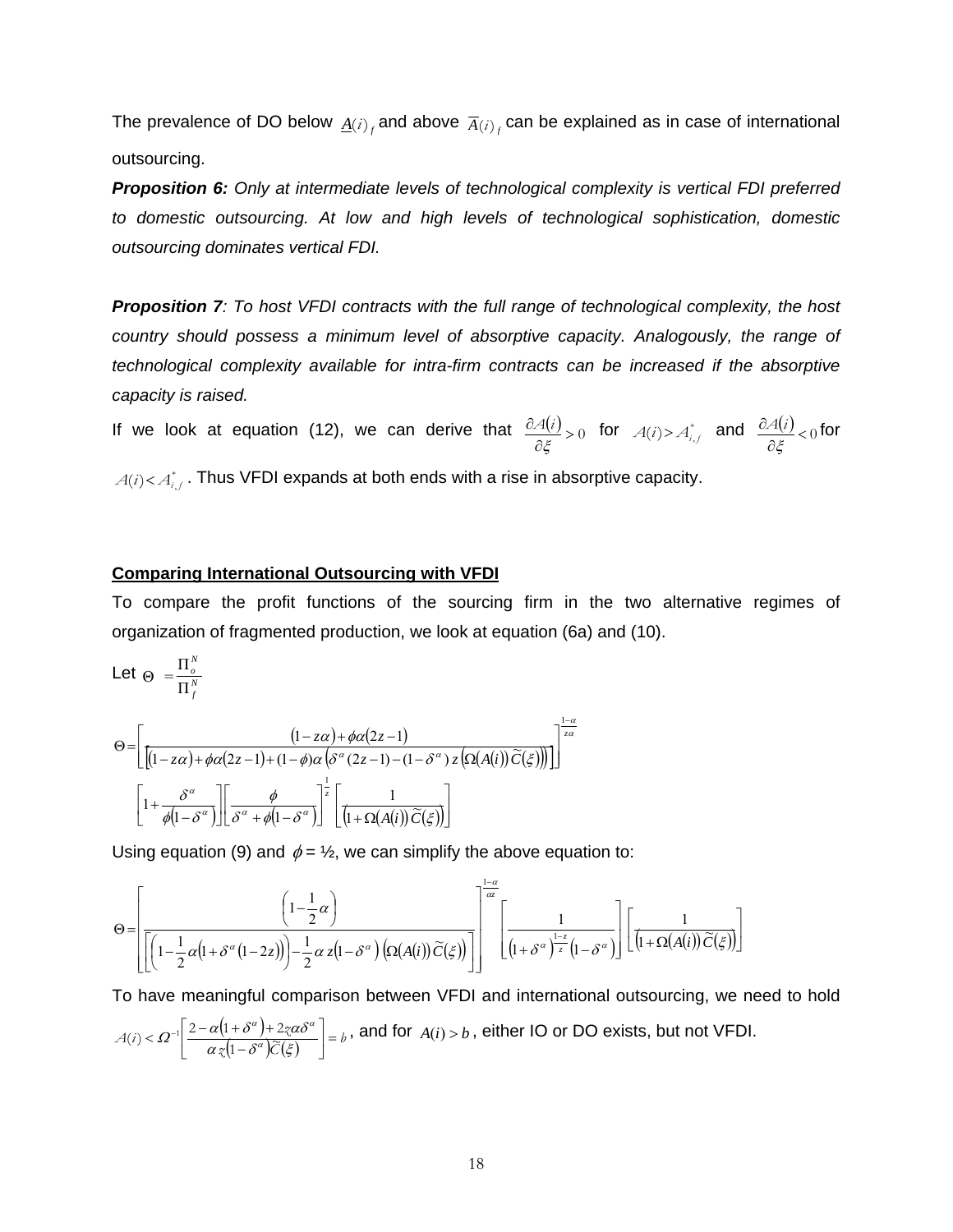Let us now look at the partial derivative of Θ with respect to *A*(*i*).

$$
\frac{\partial \Theta}{\partial A(i)} = \Theta \underbrace{\frac{\partial \Omega(A(i))}{\partial A(i)} \widetilde{C}(\xi)}_{+} \underbrace{\frac{(1-\alpha)(1-\delta^{\alpha})}{2\left[\left(1-\frac{1}{2}\alpha(1+\delta^{\alpha}(1-2z))\right)-\frac{1}{2}\alpha z(1-\delta^{\alpha})\Omega(A(i))\widetilde{C}(\xi)}_{+}}_{+} - \underbrace{\frac{1}{1+\Omega(A(i))\widetilde{C}(\xi)}_{+}}_{+}
$$

 $\frac{\partial G}{\partial A(i)} < 0$ ∂Θ *A i* , that is, as technological complexity increases, the profitability from VFDI increases if:

$$
A(i) < \Omega^{-1} \left[ \frac{2 - (1 - \delta^{\alpha}) - 2\alpha \delta^{\alpha} (1 - z)}{((1 - \alpha) + \alpha z)(1 - \delta^{\alpha}) \widetilde{C}(\xi)} \right] = a \tag{13}
$$

Clearly, a<b, else production will never be offshored via intra-firm contract.

 $\frac{\partial G}{\partial A(i)} > 0$ ∂Θ *A i* , that is, as technological complexity increases, the profitability from outsourcing

increases if

$$
\text{if } \Omega^{-1} \left[ \frac{2 - (1 - \delta^{\alpha}) - 2\alpha \delta^{\alpha} (1 - z)}{((1 - \alpha) + \alpha z)(1 - \delta^{\alpha}) \widetilde{C}(\xi)} \right] < A(i) < \Omega^{-1} \left[ \frac{2 - \alpha (1 + \delta^{\alpha}) + 2z \alpha \delta^{\alpha}}{\alpha z (1 - \delta^{\alpha}) \widetilde{C}(\xi)} \right] \tag{14}
$$

Hence,  $a < A(i) < b$  then,  $\frac{\partial \Theta}{\partial A(i)} > 0$ ∂Θ *A i*

*Proposition 8: If in equilibrium, international outsourcing occurs for technological complexity below 'a', then a small increase in technological complexity, still less than 'a', will induce a regime switch from international outsourcing to VFDI.* 

**Proposition 9**: If in equilibrium, VFDI occurs in the range $a < A(i) < b$ , then an increase in *technological complexity in this range will switch the organizational form to international outsourcing. Thus, at higher level of technological complexity, the organizational form of fragmented production is likely to be an external one.* 

We can consider two relevant and interesting cases that come up with this model. For *z* < ½,  $(1 - \delta^{\alpha})^{\kappa} (1 + \delta^{\alpha})^{1-\kappa} < 1$  and technological complexity  $\alpha \mid \widetilde{C}(\xi)$ α  $A(i) > \Omega^{-1} \left[ \frac{1 + \frac{1}{2} \alpha}{1 - \frac{1}{2} \alpha} \right] \frac{1}{\widetilde{C}(\alpha)}$  $(i) > \Omega^{-1} \left[ \frac{1 + \frac{1}{2}}{1 - \frac{1}{2}} \right]$  $_1$  1 +  $\frac{1}{2}$  $\left\lfloor \frac{1 + \frac{1}{2} \alpha}{1 - \frac{1}{2} \alpha} \right\rfloor$  $\mathsf{L}$ −  $\Rightarrow \Omega^{-1} \left[ \frac{1 + \frac{1}{2} \alpha}{\alpha} \right] \frac{1}{\alpha}$  the function

Ψ representing a MNC's profitability with VFDI is more sensitive to *A(i)* than the similar function,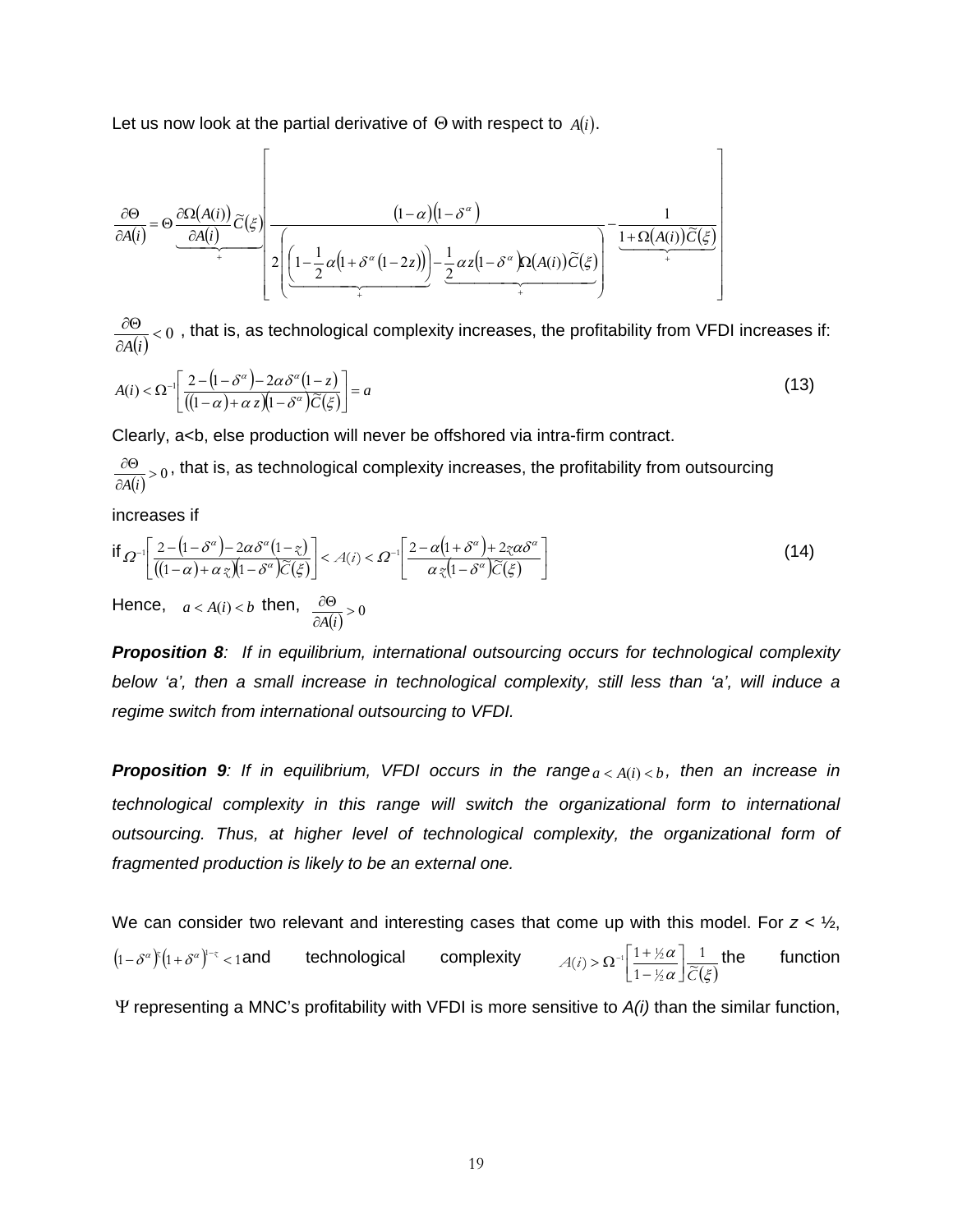$[L_1(\phi, z, \alpha)$ . AEC] for outsourcing<sup>[9](#page-21-0)</sup>. It is intuitive because at low  $z^{10}$  $z^{10}$  $z^{10}$ , there is higher probability for the sourcing firm to consider a VFDI contract vis-à-vis outsourcing (Antràs, 2005). Then, if we introduce technology transfer costs, the sourcing firm has to take into account these costs to offshore the input. Transfer costs are a convex function of technological complexity and hence raise the sensitivity of the MNC in an intra-firm transfer vis-à-vis external contract at low *z*.

In figure 3, we consider the case of low *z* and therefore we have drawn the VFDI curve steeper than the IO curve. At high relative northern wages,  $\omega$ , if international outsourcing equilibrium occurs below technological complexity *a*, then there is a tendency to switch to VFDI (equation 13, proposition 8). The figure shows that, low levels of technological complexity, below  $\underline{A}(i)$  goes with DO only. For the range of technological complexity between  $\underline{A}(i)$  and P, we may have IO and between P and *a*, we have VFDI. Again, between *a* and  $\overline{A}(i)$  we have IO

because  $\frac{\partial \Theta}{\partial A(i)}>0$ ∂Θ *A i* for  $A(i) > a$ .

 $\overline{a}$ 

It is observed that the rate of growth of wages in countries which host offshoring contracts is very high, at about 20% per annum. What do we expect of the relative prevalence of the two organizational forms of international production sharing? In figure 3, we show the impact of fall in northern relative wages from  $\omega$  to  $\omega'$ . The bold lines define the new range of technological complexity for international production sharing. We observe a fall in off-shoring at the two ends of technological complexity. If the fall in wages is not large, the region for VFDI may not be impacted at all, while, on the other hand, if the fall in relative wages is very large, international outsourcing may be completely wiped out. Therefore, with a fall in north-south wage differential, one moves from multiple regime switch situation, where, the regime switches twice as the technological complexity increases, to a unique regime switch situation where the regime switches from VFDI to IO and finally if the wage differential is low enough, we have a situation of all pervasive VFDI. The result is intuitive because a fall in relative northern wages represents a loss in comparative advantage of the low wage south. As we have observed rising wages in offshoring destinations like India, our model suggests to build a new source of comparative advantage or else witness its growth and employment emanating from the offshoring industry fall. One such source of comparative advantage has been discussed in Acemoglu, Antràs and Helpman (2006), where better contracting institutions can influence the level of production sharing by impacting relative productivity of the final good sector. There can

<span id="page-21-0"></span><sup>&</sup>lt;sup>9</sup> Assuming that this critical  $A(i)$  is lower than  $A(i)$ , we draw the VFDI function steeper than the IO function at all levels of technological complexity.<br><sup>10</sup> We assume that for  $z > \frac{1}{2}$ , the good to be high-tech and for  $z < \frac{1}{2}$ , the good is low-tech.

<span id="page-21-1"></span>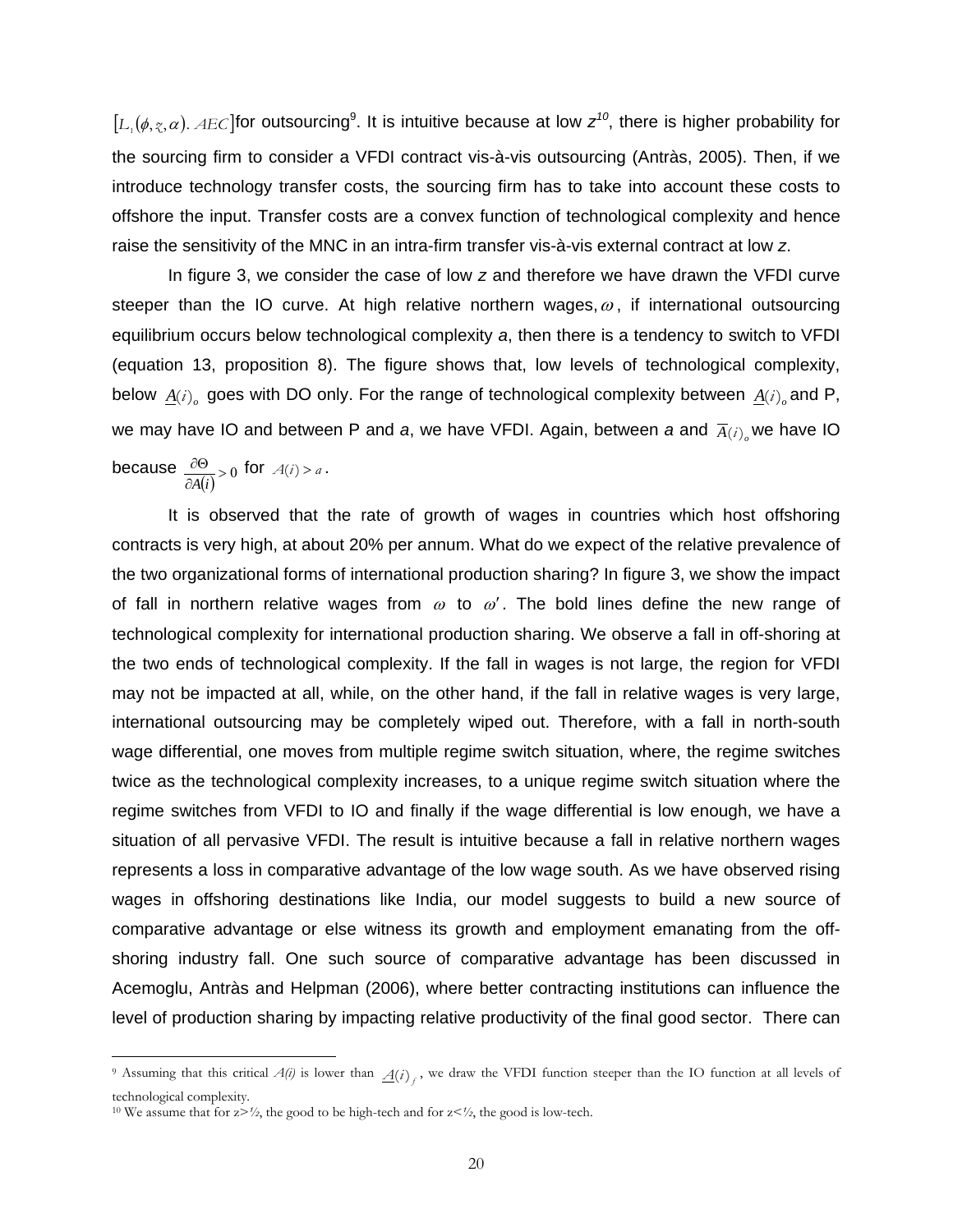be yet another source of comparative advantage, which is the host country's absorptive capacity and technology expertise. A high level of absorptive capacity and proficiency in technology can sustain a higher technologically sophisticated good by lowering the cost of technology transmission and hence widen the range of off-shoring. Proposition 3 and 7 advocates this point.



Figure 3: Possibility of multiple switches for high-tech good

For  $z > \frac{1}{2}$  along with other parametric restrictions on  $\delta$  and  $\alpha$ , the VFDI profitability function is less sensitive to technological complexity of the offshored input than the sourcing firm's profit function in IO. The intuition is again derived from Antràs (2005). The probability for outsourcing is higher for high *z* and hence the cost of the supplier assumes greater importance and making it more sensitive to technological complexity. Again, for *A(i)>a*, (from equation 14) the profit from IO is expected to be higher vis-à-vis VFDI. This implies that we would expect a low-tech input to be contracted internally for lower range of technological complexity but externally for higher *A(i)*. In this case, if relative northern wages fall to a level say,  $\omega'$ , then it is VFDI which is completely wiped out and we observe only international outsourcing regime.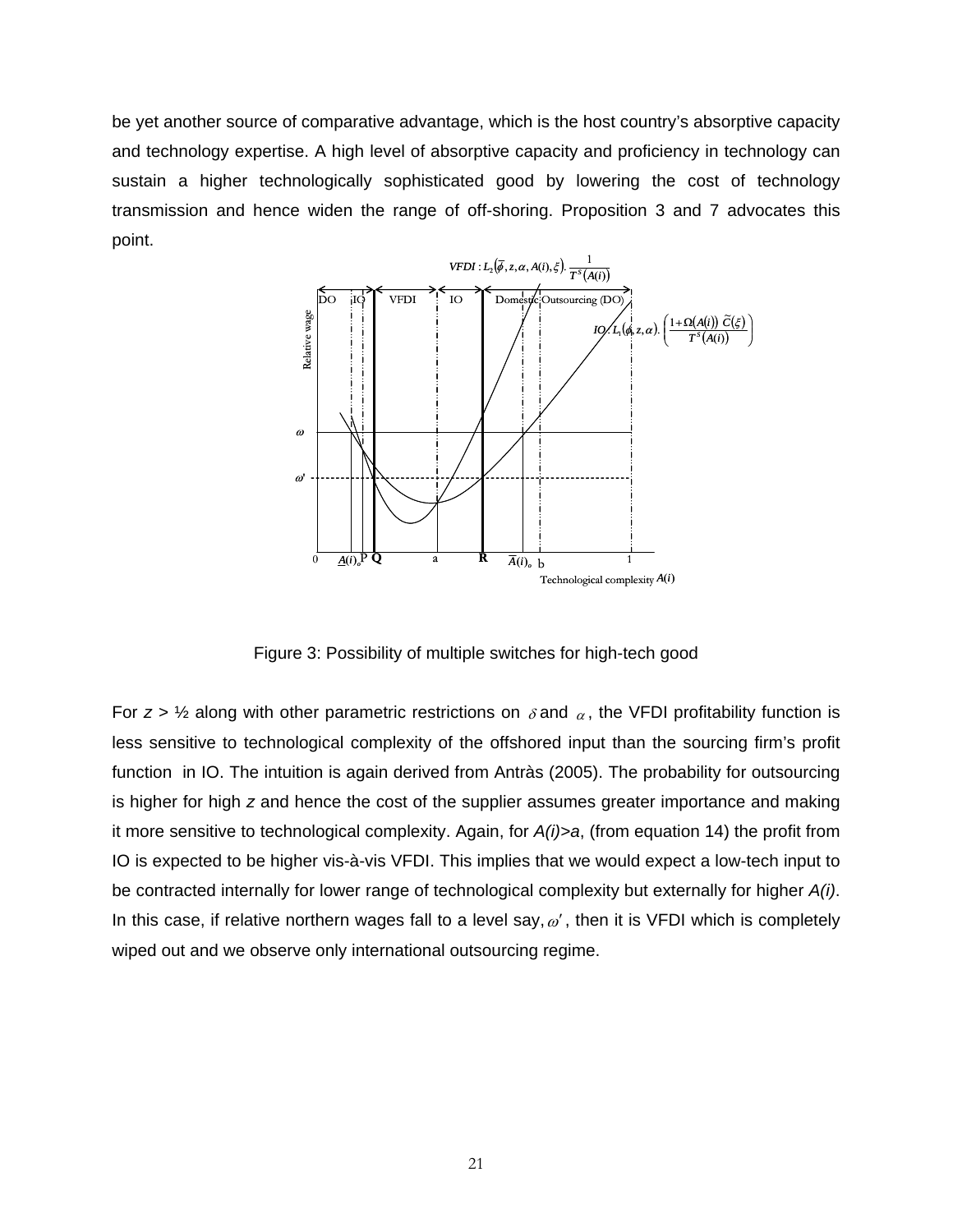![](_page_23_Figure_0.jpeg)

Figure 4: Possible Regimes with low-tech good

### **Section 4: Discussion**

A point worth noting is that, in both the cases above, it is always outsourcing which is preferred at higher levels of technological complexity of the offshored input irrespective of the value of *z*. This is because at higher levels of *A(i),* the high cost of technology transfer is a strong disincentive for the sourcing firm to undertake an intra-firm production transfer. In case of VFDI the MNC makes RSI in technology transfer while the ensuing productivity gain is shared by the supplier as well. As the technological complexity crosses a threshold, the MNC is no longer willing to bear the cost of technology transfer and is better off sharing a larger part of the surplus in return for the unaffiliated party's RSI in technology transfer. Our result shares a similarity with Bartel et al (2005). An increase in the speed of technology, in their model, encourages domestic outsourcing vis-à-vis intra-firm production transfer. Our model proposes that a firm with higher complexity of technology will always choose to outsource it provided the host country has a threshold level of absorptive capacity. The forces driving similar results in the two models are however different. In the closed economy model of Bartel et al (2005), acceleration in the pace of technological change raises the technology adoption costs of the final good firm and hence increases the per-period unit cost of producing in-house. This shifts the demand for outsourcing outwards irrespective of its service price because it allows firms to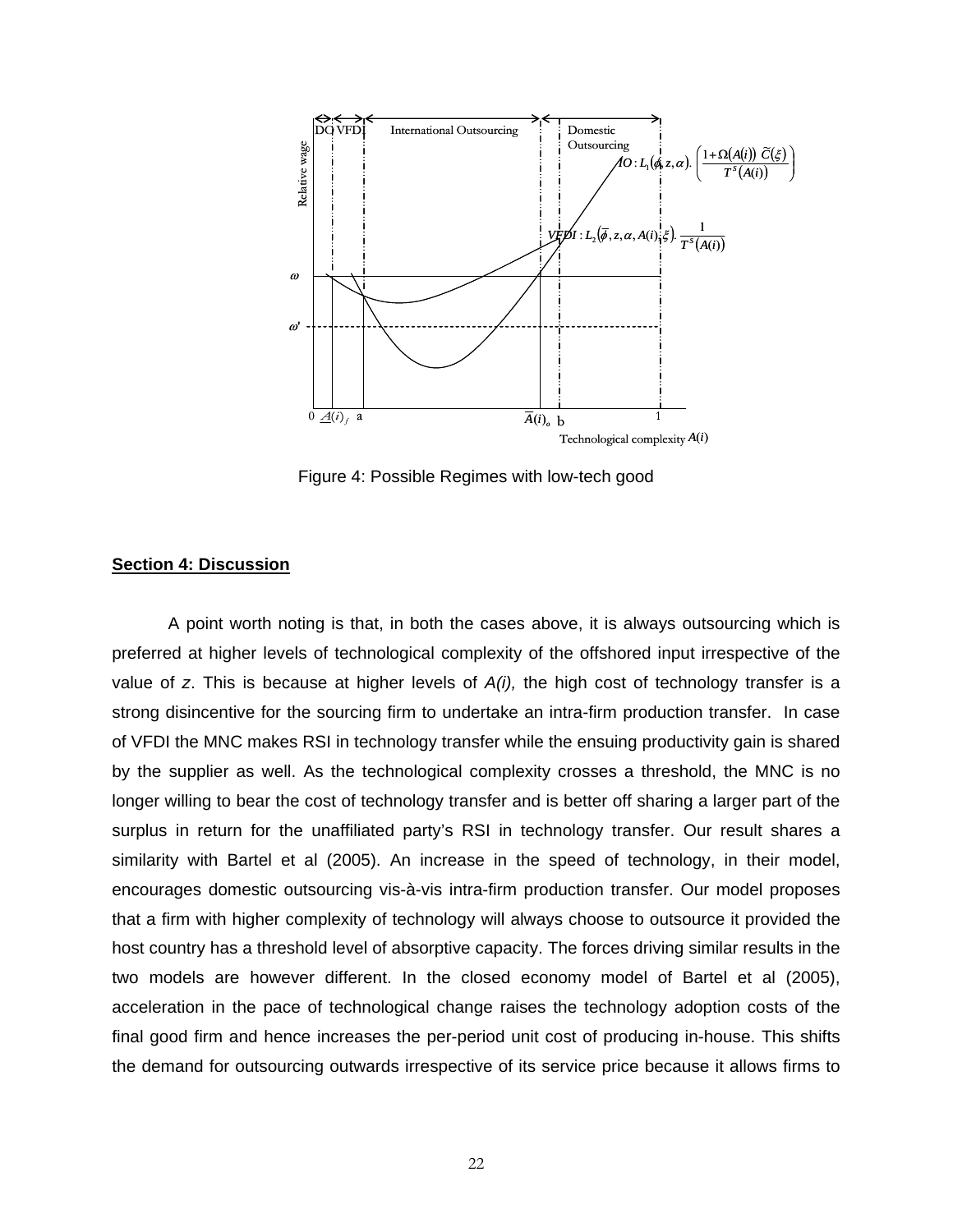use services based on leading edge technologies without incurring the large and recurrent fixed costs of adopting these new technologies.

Perhaps a widely held notion is that firms do not outsource the production of technologically complex inputs. The trend to buy technologically complex inputs from unaffiliated suppliers is not completely absent though. For instance, Dell contracts out the design for notebooks, Personal Computers, digital televisions. Hewlett-Packard seeks external assistance to develop servers and printers. Motorola purchases designs for its cheapest phones from unaffiliated suppliers. These firms acquire complete designs of digital devices from Asian developers, and modify them to suit their own specifications, and finally stamp their own brand name. The trend is fast spreading from electronics sector to navigation systems, pharmaceutical and even consumer goods. For example, Boeing is working with HCL Technologies, an Indian third party service provider, to co-develop software ranging from navigation systems and landing gear to the cockpit controls. Similarly, 20% of Procter & Gamble's new product ideas come from external source. The reason for outsourcing complex technological products within the basic stage of production can also be rationalized by the fact that these products require specialized skills and knowledge which can be offered by only a broad network of specialists. That is perhaps the reason why many pharmaceutical companies have begun to outsource basic research<sup>11</sup>. To ensure that the possibility of outsourcing at higher technological complexity does not remain a theoretical opportunity only, we need a dynamic involvement by the host country in globalization. The model thus delivers implications for the need of an active technology policy in the host country. Since the sourcing firm is not likely to make an intra-firm production contract at high levels of technological complexity, the host country government should subsidize the domestic vendors' technology investment so as to enhance its overall participation in the global production.

Some leading companies have simultaneously adopted a mix of captive and outsourced services wherein some of the more complex and core processes are being handled by the captive unit. Credit card companies, for instance, have complex technologies in place to analyze customer behavior. If a country has low absorptive capacity, its third party outsourcing service providers may get trapped in low value-add work as is depicted in figure 3. Given the possibility of multiple switches, it is possible for a TPV to jump to high value add and technologically complex work if the country enhances its absorptive capacity through investment in human

<span id="page-24-0"></span><sup>11</sup> In contrast to Antràs (2005), Acemoglu, Aghion and Zilibotti (2005) show that firms closer to technology frontier (intensive in high tech input) are more likely to outsource to focus on R&D. It is likely that the inputs of a high-tech good are more technologically complex than the inputs of a low tech good. Thus, their model is also capable of generating a result similar to ours that more technologically complex inputs are outsourced.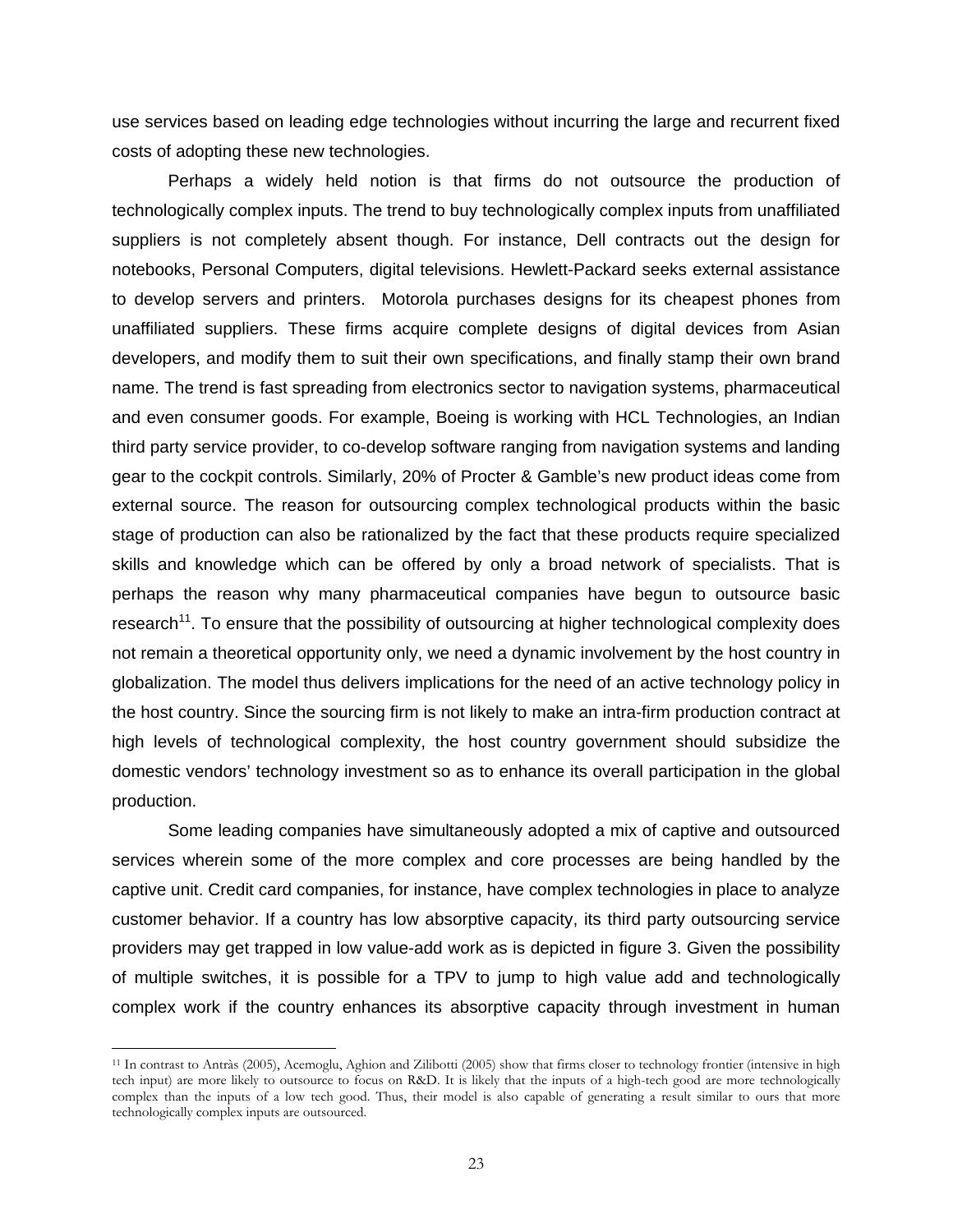capital and the TPV makes conscious effort to acquire and invest in technology. An increase in absorptive capacity decreases the cost of technology transfer and hence raises profitability of the sourcing firm. When *z* is low, VFDI is more sensitive to technological complexity and it is likely VFDI increases as a result of a rise in absorptive capacity vis-à-vis IO. However, as *z*, rises with time due to standardization, it is outsourcing which benefits as a result of rising absorptive capacity. When offshoring began in India, it was limited to low end jobs like call centers. TPV Companies like Progeon and Wipro Spectramind<sup>12</sup> have proved that the ability to handle complex processes can be acquired overtime.

A dynamic interpretation of our result is also possible. Consider figure 3. A recent trend in the offshoring business is the method of "Build-Operate-Transfer" (BOT) whereby a TPV uses its knowledge and skills of the local market to create an offshore production unit on behalf of a multinational firm. When this unit reaches a critical mass, a certain level of maturity, the multinational takes over and is transferred by the TPV. The offshore unit is then called a captive unit or a subsidiary of the MNC. For example, Aviva Plc, a United Kingdom-headquartered insurer, testing the waters in the Indian market, decided to opt for the BOT model. This model can explain the movement from IO to VFDI typically in a high-tech final good. Now consider figure 3 and 4. A switch from VFDI to outsourcing mode is likely with time as the captive supplier's maturity evolves. This is exemplified by GECIS to GENPACT<sup>13</sup> transition in December 2004. GECIS was a subsidiary of GE in India and in the year 2004, it transformed to a TPV after eight years of operations in India. Such a transition is predicted in our model for both the lowtech and high-tech final goods.

Empirical evidence relating to our model is found in Borga and Zeile (2004). They regress the volume of intra-firm trade on a number of parent firm related factors, host country characteristics and affiliate related variables. Affiliate R&D intensity is found to be negatively related to the volume of intra-firm trade. We can interpret R&D intensity of affiliate to be some measure of technological complexity the fragmented good's input. The result is thus supposed to mean that as the technological complexity of the input rises, the probability of VFDI falls. The second important result of Borga and Zeile (2004) that is crucial for our paper relates to the education standards of the host country and its income. Their results confirm that the volume of intra-firm trade falls if the host country has higher levels of education or income. This matches

<span id="page-25-0"></span><sup>12</sup> Progeon, a subsidiary of Infosys, has concrete plans to enter into more complex BPO activities as part of its expansion strategy. Moving in the direction, Progeon has formed a partnership with Aceva Technologies Inc to offer finance and accounting solutions. Wipro Spectramind is the second largest third-party offshore BPO providing services in insurance processing, telemarketing, mortgage processing, and technical support services apart from customer services.

<span id="page-25-1"></span><sup>&</sup>lt;sup>13</sup> More and more captive spin-offs like that of British Airways-WNS, SwissAir-TCS, Conseco-EXL and GECIS-Genpact are expected to take place in the Indian scenario as the absorptive capacity in India rises.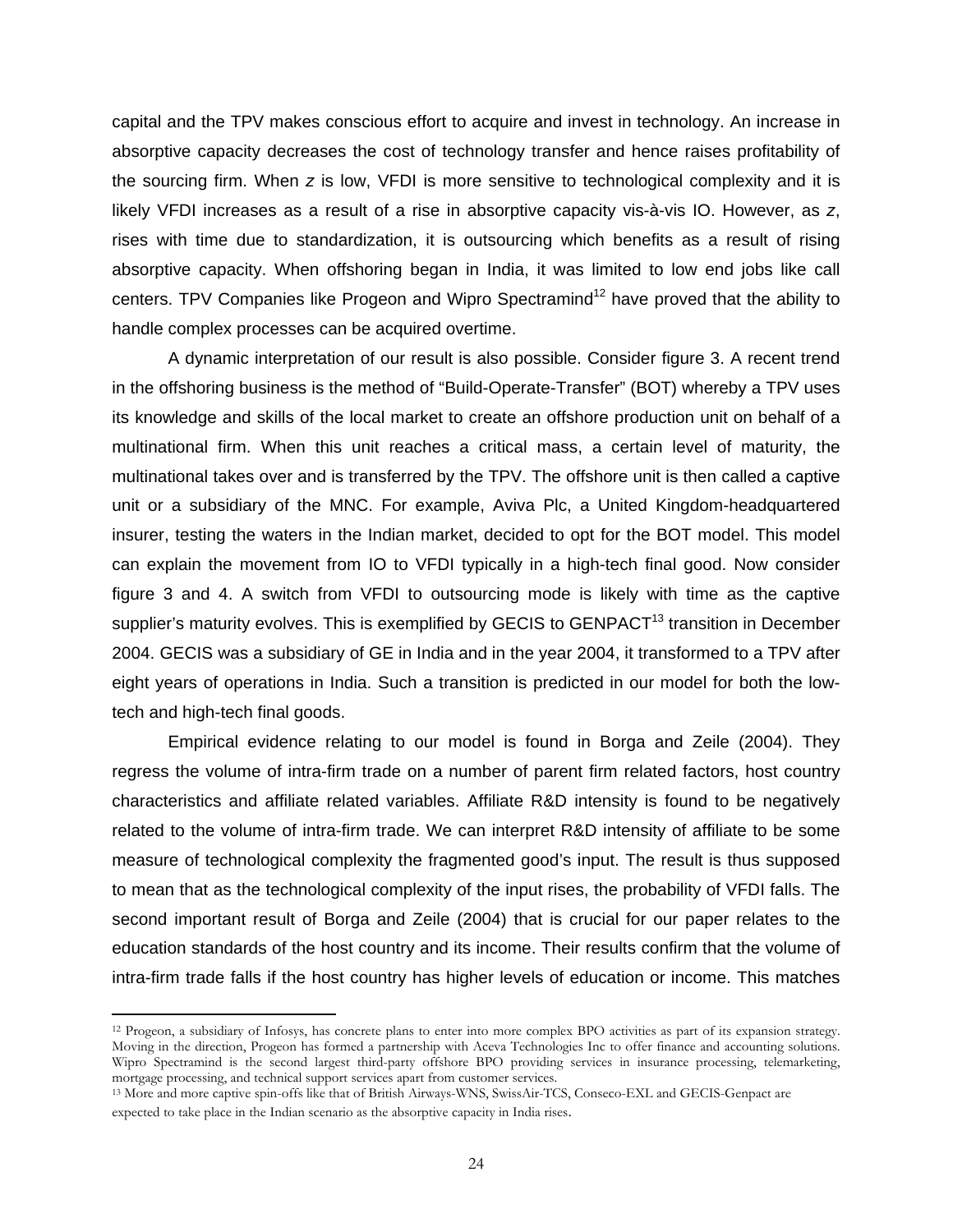with our model's intuition. As the absorptive capacity increases, the host country can be a ground for more technologically complex products. Since higher technological complexity is more compatible with outsourcing, our model predicts a fall in intra-firm trade with rise in absorptive capacity especially so for low-tech products.

#### **Section 5: Conclusion**

This paper builds on the framework provided by Antràs (2005). We emphasize the importance of contractual differences between the VFDI and outsourcing and propose that in case of an intra-firm production transfer, a significant proportion of the technology transmission cost is borne by the sourcing firm. Per contra, in a relationship with an outside contractor, the cost of technology acquisition or assimilation assumes more importance which is undertaken by the supplier. This assumption adds to the results in Antràs (2005) model and shows the possibility of multiple regime switches. Specifically, in Antràs (2005), VFDI is preferred to outsourcing if the intensity of high-tech input is high. However, in our model, we have an additional factor, the technological complexity of the offshored input which is also a critical variable in internalization decision of the firm. Only if the high-tech input is matched with intermediate range of technological complexity of the offshored input, is the VFDI mode preferred. This is because high technological complexity increases the cost of technology transfer for the MNC. The sourcing firm's profitability from VFDI mode is more sensitive to technological complexity if the final good is high-tech. Hence, the MNC prefers to have intra-firm contracts only for intermediate range of technological complexity. On the other hand, even if *z* is high, the sourcing firm may still want to transfer production internally if the complexity of offshored input is low. This is again explained by the sensitivity of the profit functions in the two alternative modes and the incidence of technology transfer costs.

A dynamic interpretation of our model may be used to explain a BOT relationship as well as recent transitions from captive units like GE Capital to GENPACT or British Airways to WNS. In future, it may be valuable to broaden this paper by looking at the relative growth and welfare effects of VFDI and outsourcing on the host country. Another useful extension can make the current model dynamic, where technology becomes more complex with each instant and improves productivity along with evolution of absorptive capacity. This brings in a new meaning of comparative advantage for the host country. In such a model we would certainly expect absorptive capacity to form an important basis for increasing greater participation in global production.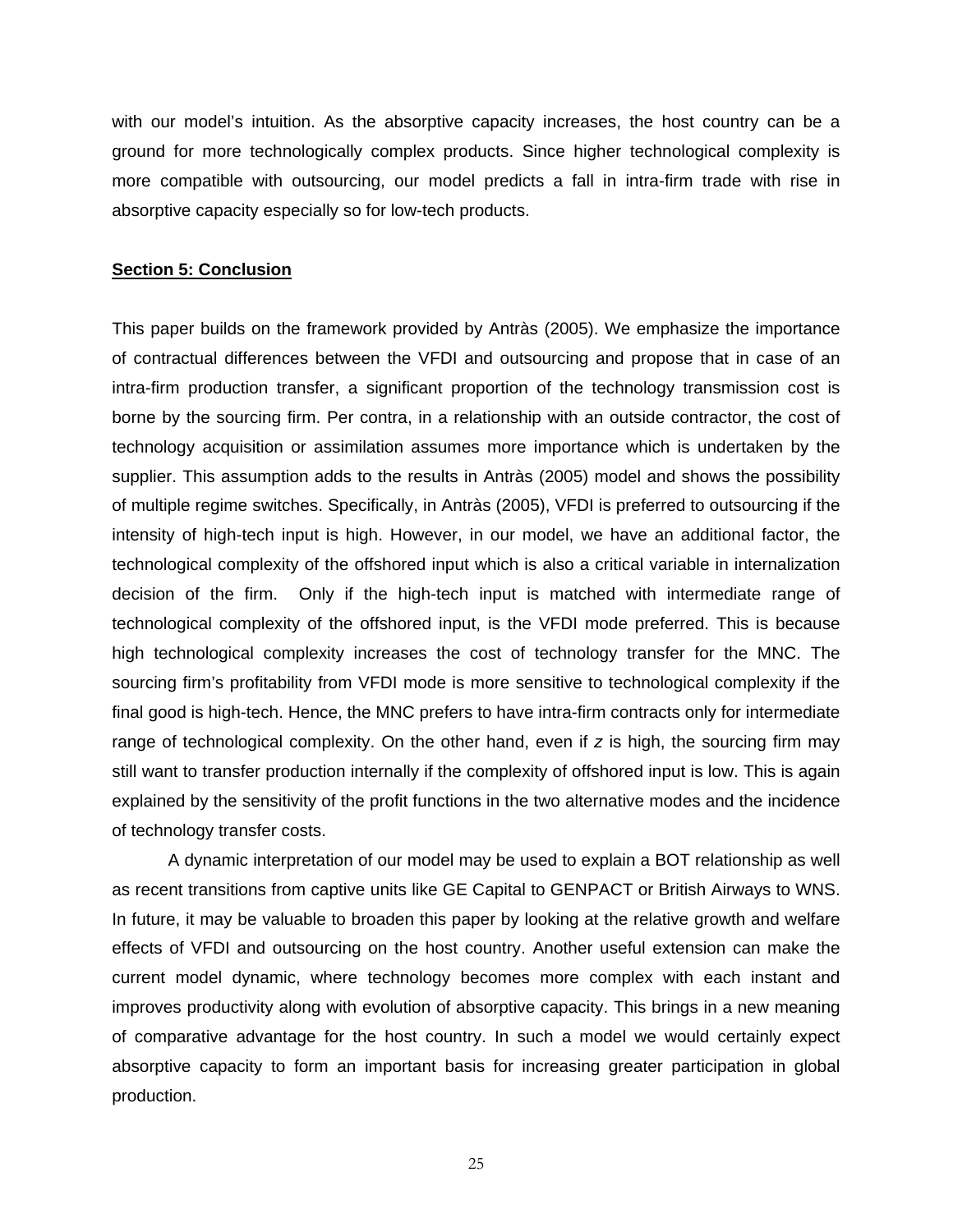#### **References**

- Acemoglu, D., Antràs P. and Helpman, E. "Contracts and Technology Adoption," *mimeo*, Harvard University, (2006)
- Acemoglu D., P. Aghion and F. Zilibotti (2006) Distance to Frontier, Selection, and Economic Growth, Journal of the European Economic Association 4, 37-74.
- Antràs, P., "Firms, Contracts, and Trade Structure," *Quarterly Journal of Economics*, (2003): 1375-1418
- Antràs, P., "Incomplete Contracts and the Product Cycle," *American Economic Review*, (2005): 1077-1091
- Antràs, P., and Helpman, E., "Global Sourcing," *Journal of Political Economy*, (2004): 552-580
- Aron, R and J. Singh, "IT Enabled Strategic Outsourcing: Knowledge Intensive Firms, Information Work and the Extended Organizational Form" *Knowledge@Wharton*, October 08, (2002)
- Arora, A., Arunachalam, V.S., Asundi J. and Fernandes, R. "The Globalization of Software: The Case of the Indian Software Industry", *A report submitted to Sloan Foundation,* (2000)
- Baranson, J. "Technology transfer through the international firm", *American Economic Review, Papers and Proceedings*, (1970): 435-440.
- [Bartel](http://papers.ssrn.com/sol3/cf_dev/AbsByAuth.cfm?per_id=433) A.P, [Lach, S. a](http://papers.ssrn.com/sol3/cf_dev/AbsByAuth.cfm?per_id=15805)nd [Sicherman,](http://papers.ssrn.com/sol3/cf_dev/AbsByAuth.cfm?per_id=432) N. "Outsourcing and Technological Change", *NBER working Paper No. 11158*, (2005)
- Borga, M. and Zeile, W. "International Fragmentation of production and the intra-firm trade of U.S. Multinational Companies." *Bureau of Economic Analysis* Working Paper 2004-02, (2004)
- Chudnovsky, D, "North South Technology Transfer Revisited: research Issues for the 1990's", *Documento de Trabajo nº 2* . CENIT, Buenos Aires, (1991)
- Davidson, W. H. and McFetridge, D. G."Key Characteristics in the Choice of International Technology Transfer Mode." *Journal of Industrial Economics*, 16(2), 1985: pp. 5–21.
- De, R., "Captives: The Day of the Captive?", DqIndia, August 28, 2006.
- Dunning, J. H., Multinational Enterprises and the Global Economy, Cambridge, UK: Addison Wesley Longman, Inc., (1993)
- Egan, M.L. and Mody, A. "Buyer-Seller Links in Export Development," *World Development*, (1992): 321-334.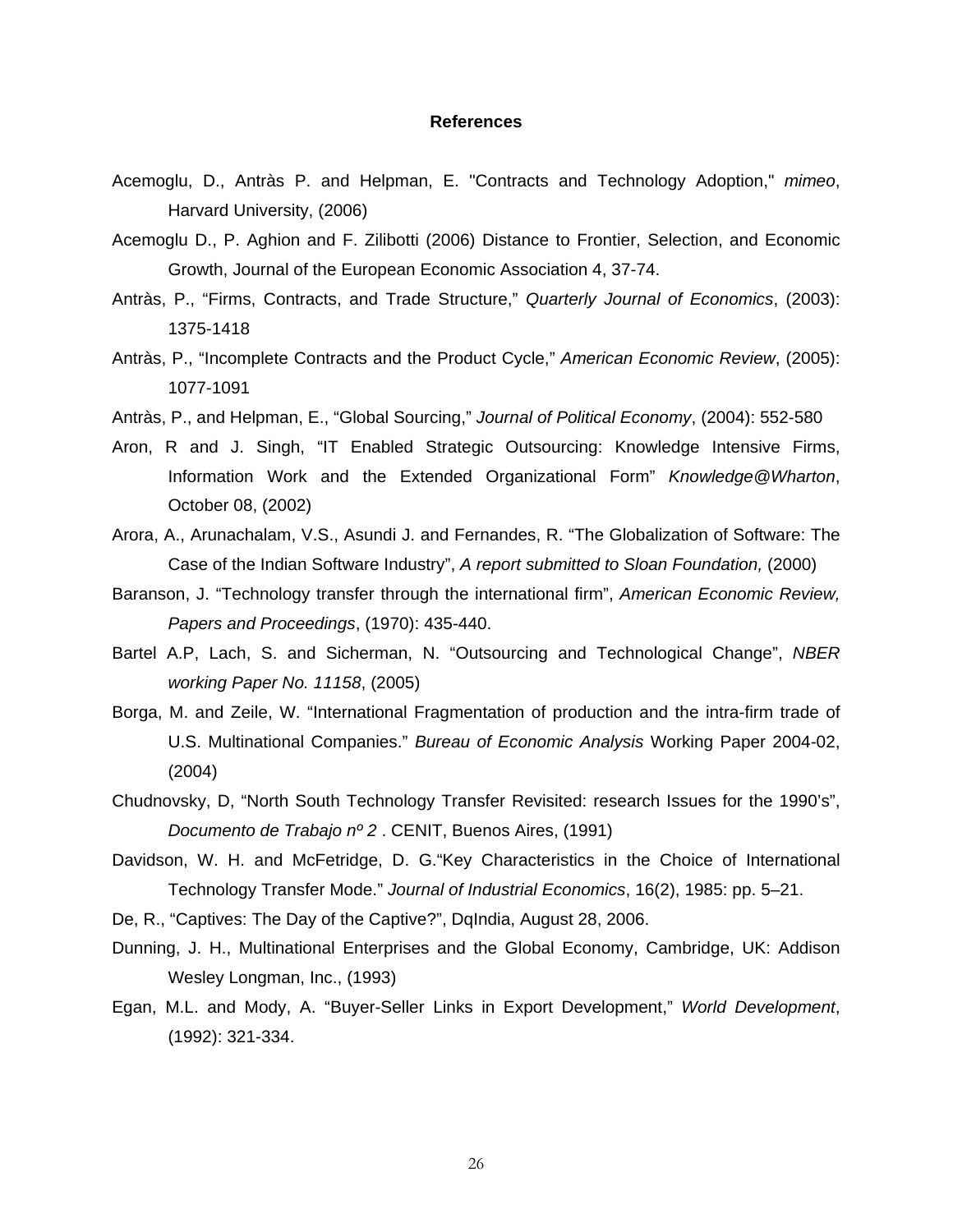- Eicher, T. S. and Kalaitzidakis, P. "The Human Capital Dimension to Direct Foreign Investment", in Wong, K. Y. and B. S. Jensen (eds.) Dynamics Trade and Growth, Ann Arbor, MI, Michigan University Press, (1997)
- Feenstra, R. and Hanson, G, "Foreign Investment, Outsourcing and Relative Wages", in R.C. Feenstra, G.M. Grossman & D.A. Irwin, eds, "Political Economy of Trade Policy: Essays in Honor of Jagdish Bhagwati," MIT Press, Cambridge, Mass. (1996a): 89-127.
- Gereffi, G., J. Humphrey and T. Sturgeon, "The Governance of Global Value Chains", *Review of International Political Economy*, 12(1), (2005): 78-104
- Grossman, G. and Helpman, E., "Outsourcing versus FDI in Industry Equilibrium," *[Journal of the](http://mitpress.mit.edu/catalog/item/default.asp?ttype=4&tid=60)  [European Economic Association](http://mitpress.mit.edu/catalog/item/default.asp?ttype=4&tid=60)*, (2003): 317-327.
- Grossman, G. and Helpman, E. "Managerial incentives and the international organization of production," *Journal of International Economics*, (2004): 237-262
- Grossman, S. and Hart, O., "The Costs and Benefits of Ownership: A Theory of Vertical and Lateral Integration," *Journal of Political Economy*, (1986): 691-719.
- Hart, O. and Moore, J., "Property Rights and the Nature of the Firm," *Journal of Political Economy*, (1990): 1119-1158.
- Howard, P. and Saggi, K. "Inflows of Foreign Technology and Indigenous Technological Development", *Review of Development Economics*, (1997): 81-98,
- Jones, R. and Kierzkowski, H. "The Role of Services in Production and International Trade: a Theoretical Framework", in R. Jones and A. Krueger, The Political Economy of International Trade: Festschrift in Honor of Robert Baldwin, (1990)
- Kalaitzidakis P., On-the-job Training Under Firm-Specific Innovations and Worker Heterogeneity, *Industrial Relations*, (1997): 371-390
- Long, N. V. "Outsourcing and Technology Spillovers", *International Review of Economics and Finance*, (2005): 297-304
- Mattoo, A., Olarreagaz, M. and Saggi, K. "Mode of Foreign Entry, Technology Transfer, and Foreign Direct Investment Policy", *Policy Research Working Paper* 2737. World Bank, Washington, D.C., (2001)
- Saggi, K., Maskus, K. E. and Puttitanum, T., "Patent Rights and International Technology Transfer through Direct Investment and Licensing," in K. E. Maskus and J. H. Reichman ,eds., International Public Goods and the Transfer of Technology under a Globalized Intellectual Property Regime, Cambridge University Press, (2005)
- Teece D. "Technology transfer by multinational firms: the resource cost of transferring technological know-how", *Economic Journal*, (1977): 242-61